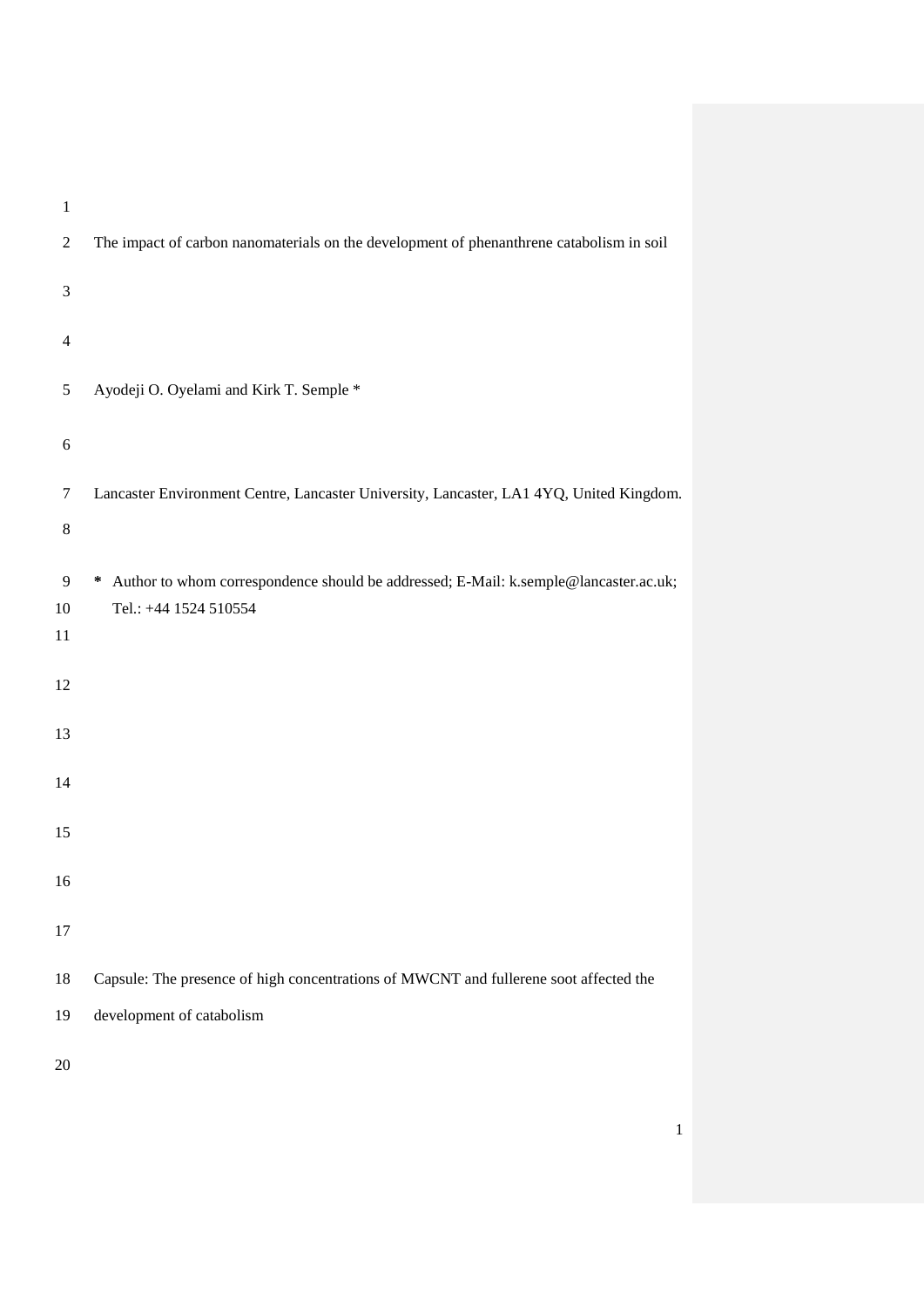## **Abstract**

| 22 | This study investigated the impact of different types of carbon nanomaterials (CNMs) namely               |
|----|-----------------------------------------------------------------------------------------------------------|
| 23 | $C_{60}$ , multi-walled carbon nanotubes (MWCNT) and fullerene soot on the catabolism of <sup>14</sup> C- |
| 24 | phenanthrene in soil by indigenous microorganisms. Different concentrations (0%, 0.01%,                   |
| 25 | 0.1% and 1%) of the different CNMs were blended with soil spiked with 50 mg $kg^{-1}$ of <sup>12</sup> C- |
| 26 | phenanthrene, and aged for 1, 25, 50 and 100 d. An increase in concentration of MWCNT-                    |
| 27 | and FS amended to soils showed a significant difference ( $P = 0.014$ ) in the lag phase,                 |
| 28 | maximum rates and overall extents of ${}^{14}C$ -phenanthrene mineralisation. Microbial cell              |
| 29 | numbers did not show an obvious trend, but it was observed that control soils had the highest             |
| 30 | population of heterotrophic and phenanthrene degrading bacteria at all time points.                       |
| 31 |                                                                                                           |
| 32 |                                                                                                           |
| 33 |                                                                                                           |
| 34 |                                                                                                           |
| 35 |                                                                                                           |
| 36 |                                                                                                           |
| 37 |                                                                                                           |
| 38 | Keywords: Catabolism; Carbon nanomaterials; <sup>14</sup> C-Phenanthrene; Soil.                           |
| 39 |                                                                                                           |
| 40 |                                                                                                           |
| 41 |                                                                                                           |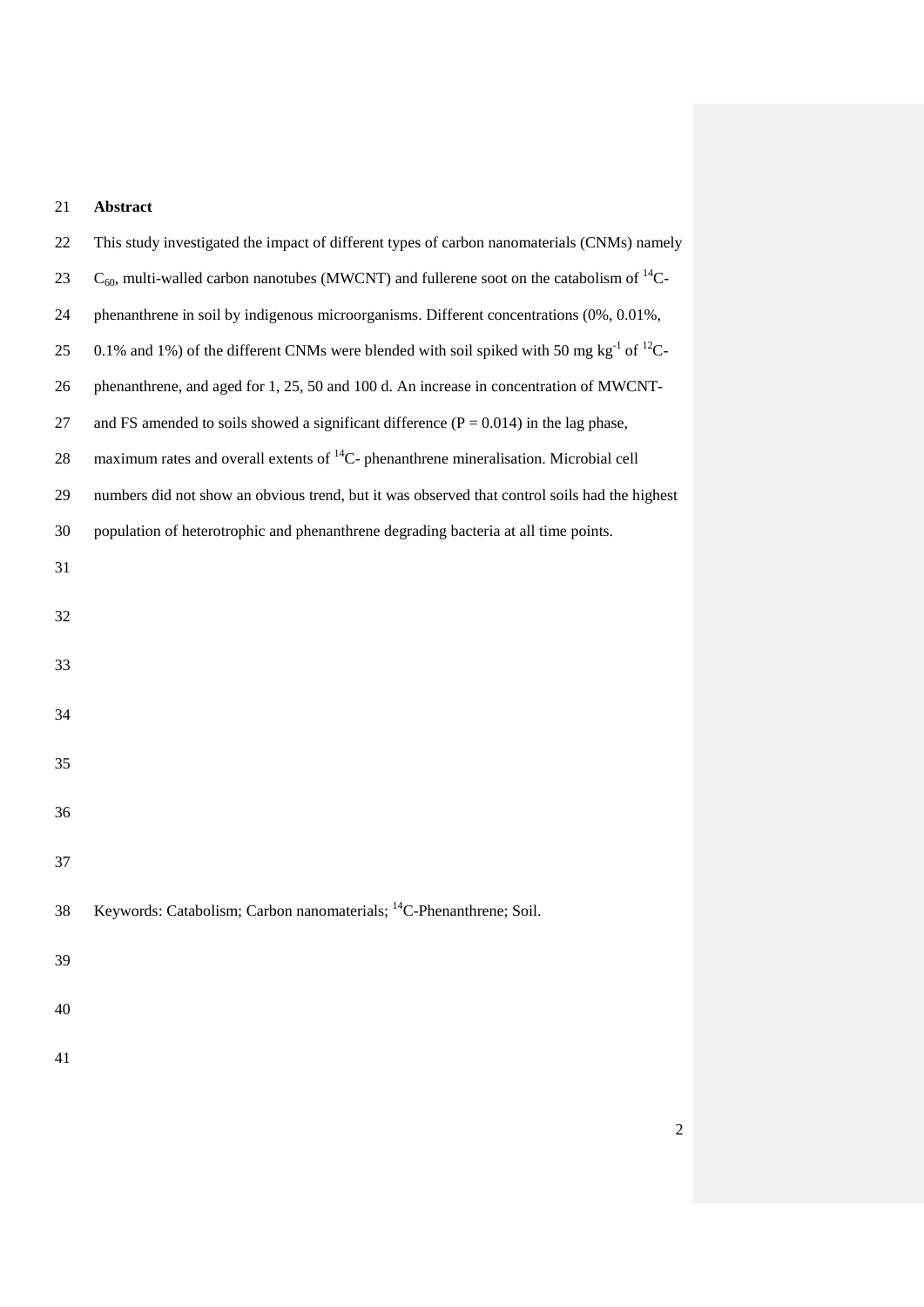### **1. Introduction**

 There has been dramatic increase in production and use of nanomaterials in the last decade, which promises to grow in the future; therefore, the release of these materials into the environment is inevitable. Carbon nanomaterials (CNMs) have attracted considerable attention due to their unique physical, electrical and thermal properties. They have been shown to have potential applications in several areas, particularly in hydrogen storage, as 48 semi-conductors, in biomedical applications and environmental remediation  $\frac{1}{2}$  $\frac{1}{2}$  $\frac{1}{2}$ . Examples of 49 these carbon nanomaterials are fullerene soot, Buckminster fullerene  $(C_{60})$  and multi-walled carbon nanotubes (MWCNTs). Fullerenes are arranged in a spherical configuration forming a closed graphite ball with only an external surface, while several rolled-up graphite sheets  $f_{\text{1}}$  form MWCNT structure, creating interstitial wall spaces inside the inner cavity  $\text{2}$ . Carbon nanotubes have a high surface area to volume ratio, as well as a strong affinity towards organic contaminants like polycyclic aromatic hydrocarbons (PAHs) and other hydrophobic 55 organic contaminants (HOCs)<sup>[3,](#page-13-2) [4](#page-13-3)</sup>. Fullerenes (C<sub>60</sub>) are arranged in a spherical configuration 56 forming a closed graphite ball with a single external surface . As CNMs have large reactive surface areas, exhibit strong hydrophobicity and high sorption capacities; they have 8 applications as sorbents of HOCs, such as PAHs, in aquatic and terrestrial environments<sup>5</sup>. Understanding the interactions between organic contaminants and CNMs is therefore 60 essential for evaluating the potential environmental impact of CNMs  $<sup>6,7</sup>$ .</sup> Soil is one of the sinks of PAHs and CNMs in the ecosystem and soil microorganisms that interact directly with the soil environment could be significantly affected when exposed to 63 CNMs  $8,9$  $8,9$ . Thus, investigating the impact of CNMs on soil microbial activity will provide an insight on how CNMs may affect the fate of organic contaminants in soil. Although, there are a few studies on how CNMs affect soil microorganisms, the results have varied, with some 66 studies finding profound effects of CNMs<sup> $4, 9$  $4, 9$ </sup>, while others found little or no significant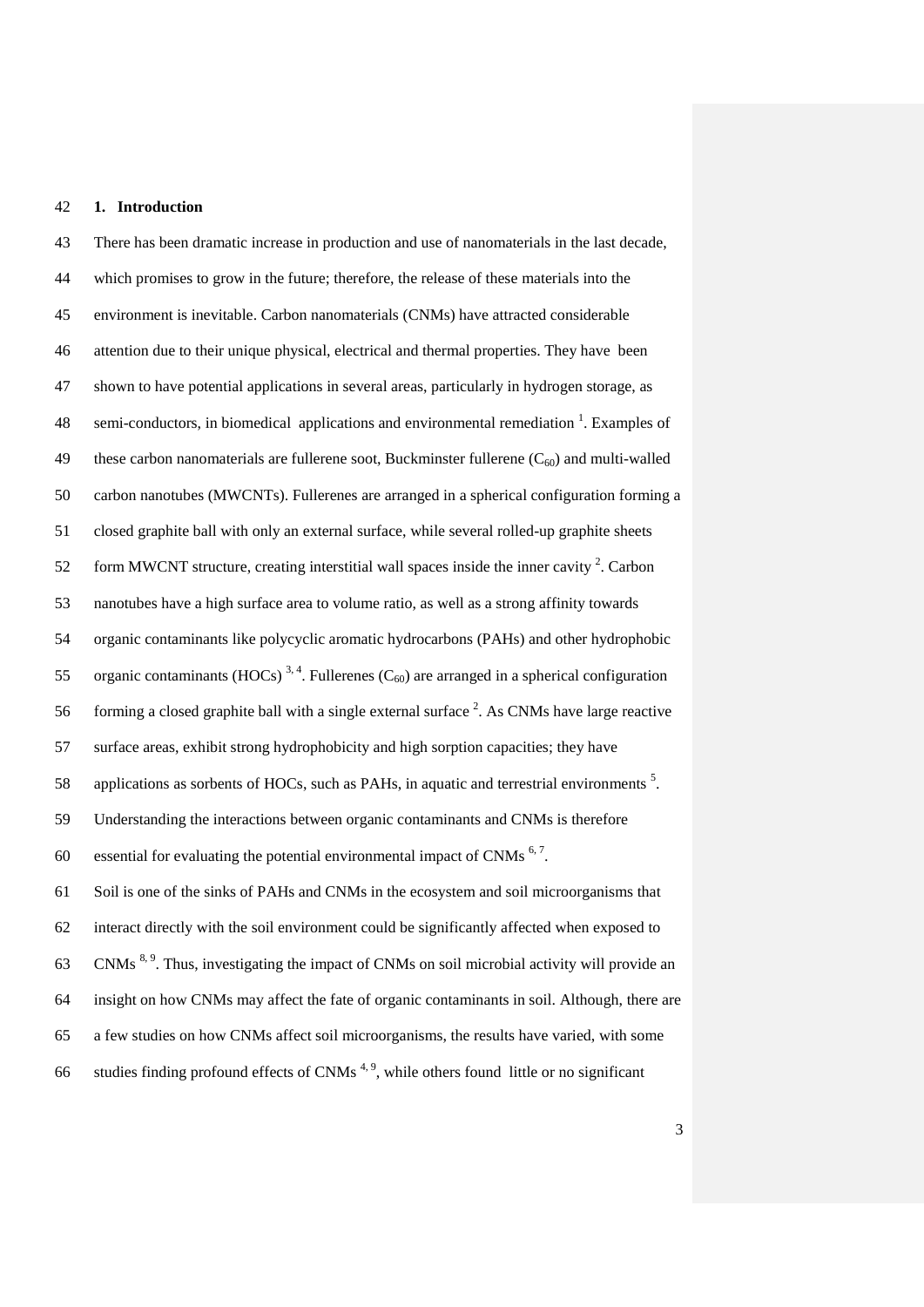| 67     | impact $10, 11$ . The varying results may have stemmed from differences in the pre-treatment of           |
|--------|-----------------------------------------------------------------------------------------------------------|
| 68     | fullerenes, which would have altered their physicochemical properties differently <sup>12</sup> . For     |
| 69     | instance, no significant effect of fullerenes on soil respiration was detected when soils were            |
| $70\,$ | treated with fullerenes in either 1000 µg $g^{-1}$ soil of granular form or 1 µg $g^{-1}$ soil in aqueous |
| 71     | suspension <sup>11</sup> . However, low concentrations of fullerenes repressed the number of fast-        |
| 72     | growing bacteria immediately after the application of fullerene suspension to soils <sup>12</sup> .       |
| 73     | Because these materials seem to be extremely resistant to degradation, they might accumulate              |
| 74     | at specific sites in the geo- and hydrosphere (e.g. soils, groundwater, streams, lakes,                   |
| 75     | sediments, and oceans) or in the biosphere and possibly within specific organisms. The recent             |
| 76     | rapid development of nanotechnology has driven a considerable number of studies in the use                |
| $77\,$ | of carbon nanomaterials as soil and ground water remediation materials. The fate of CNMs                  |
| 78     | depends on their size, number, concentration and type of material. It has been reported that              |
| 79     | CNMs, although engineered, may function similarly to other types of BC in the sequestration               |
| 80     | of HOCs <sup>4, 13-15</sup> . Therefore, the presence of CNMs in soils and/or sediment may lead to        |
| 81     | altered bioavailability of HOCs. As a result, understanding the interactions between organic              |
| 82     | HOCs and CNMs is essential for evaluating the potential environmental impact of CNTs, as                  |
| 83     | well as the potential efficiency as superior sorbent in contaminated soil remediation.                    |
| 84     | Therefore, a clearer understanding on the bioavailability of HOCs in soil in the presence of              |
| 85     | CNMs is required. To address this, this study investigated the impact of varying                          |
| 86     | concentrations of different CNMs on catabolism of $^{14}$ C-phenanthrene by indigenous                    |
| 87     | microorganisms in soil.                                                                                   |
|        |                                                                                                           |

# **2. Materials and Methods**

*2.1. Materials*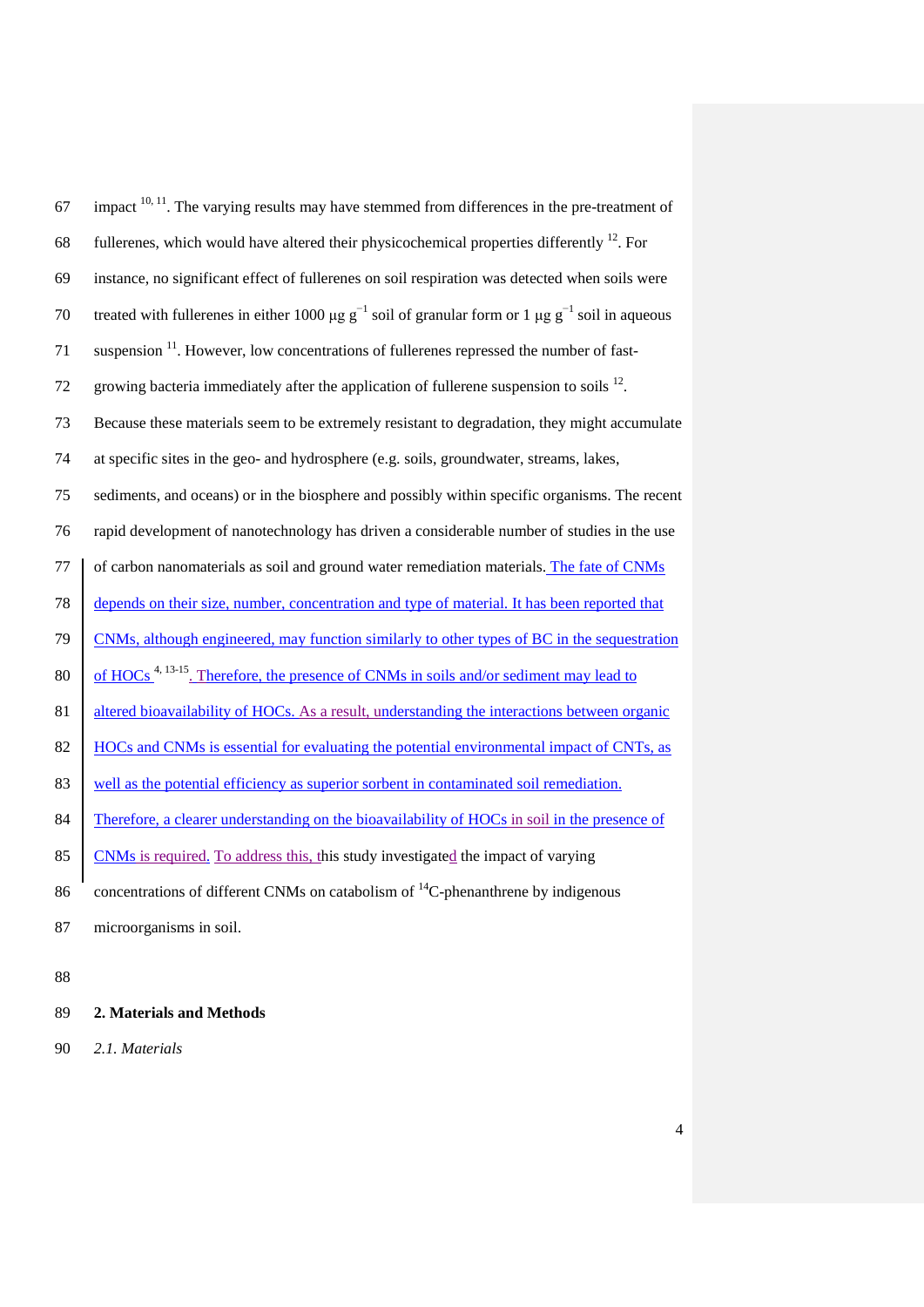| 91  | Non-labelled phenanthrene ( $> 96\%$ ) was obtained from Sigma Aldrich, UK and $9^{-14}C$ -                               |
|-----|---------------------------------------------------------------------------------------------------------------------------|
| 92  | phenanthrene (radio-chemical purity $> 96\%$ , specific activity 55 mCi mmol <sup>-1</sup> ) was obtained                 |
| 93  | from American Radiolabeled Chemical Inc. (ARC). Buckminster fullerene ( $C_{60}$ ) had a purity                           |
| 94  | of >99.5% and a diameter of 1 nm) multi-walled carbon nanotubes (MWCNTs) had a purity                                     |
| 95  | of purity >90%, with a length of $5-9 \mu m$ , diameter of 10-15 nm, while fullerene soot (FS) was                        |
| 96  | used "as produced". All CNMs were purchased from Sigma-Aldrich, UK. Chemicals for                                         |
| 97  | minimal basal salts (MBS) solution were obtained from BDH Chemicals, UK. Goldstar                                         |
| 98  | multipurpose liquid scintillation fluid (LSC) was obtained from Meridian, UK. Sodium                                      |
| 99  | hydroxide was obtained from Sigma Aldrich. Plate Count Agar (PCA) was obtained from                                       |
| 100 | Oxoid chemicals, UK. General Purpose Agar was obtained from Fisher-Scientific, UK.                                        |
| 101 |                                                                                                                           |
| 102 | 2.2. Soil and soil spiking                                                                                                |
| 103 | A pasture agricultural soil (Dystric Cambisol) was collected (from the A horizon; depth of 5-                             |
| 104 | 20 cm) from Myerscough college, Lancashire, UK. Soil physico-chemical properties are as                                   |
| 105 | follows: pH 6.5, organic matter 2.7%, sand 60.4%, silt 20%, and clay 19.5%. The air-dried                                 |
| 106 | soil was sieved with a 2 mm sieve to remove roots and stones, and then stored at 4 °C until                               |
| 107 | ready for use. When ready for use, soil was rehydrated with deionised water back to original                              |
| 108 | water holding capacity (WHC). A third of whole soil was first spiked with <sup>12</sup> C-phenanthrene                    |
| 109 | prepared in toluene to achieve a concentration of 50 mg $kg^{-1}$ , which was then mixed with a                           |
| 110 | stainless-steel spoon for 3 min followed by a period of venting $(1-2 h)$ . Afterwards, the                               |
| 111 | amended soil was mixed with the remaining unspiked soil fraction following the method of                                  |
| 112 | Doick et al <sup>16</sup> . Aliquots of soil were then mixed with different concentrations $(0\%, 0.01\%,$                |
| 113 | $0.1\%$ and 1%) of C <sub>60</sub> , MWCNT or FS. Soil-CNMs aliquots were then sealed in amber glass                      |
| 114 | jars (in triplicate per treatment) and left to age in the dark at $20 \pm 2$ °C and analysed at 0, 25,                    |
| 115 | 50 and 100 d, respectively. At each time point, fresh <sup>12</sup> C/ <sup>14</sup> C-phenanthrene (42 Bq $g^{-1}$ soil) |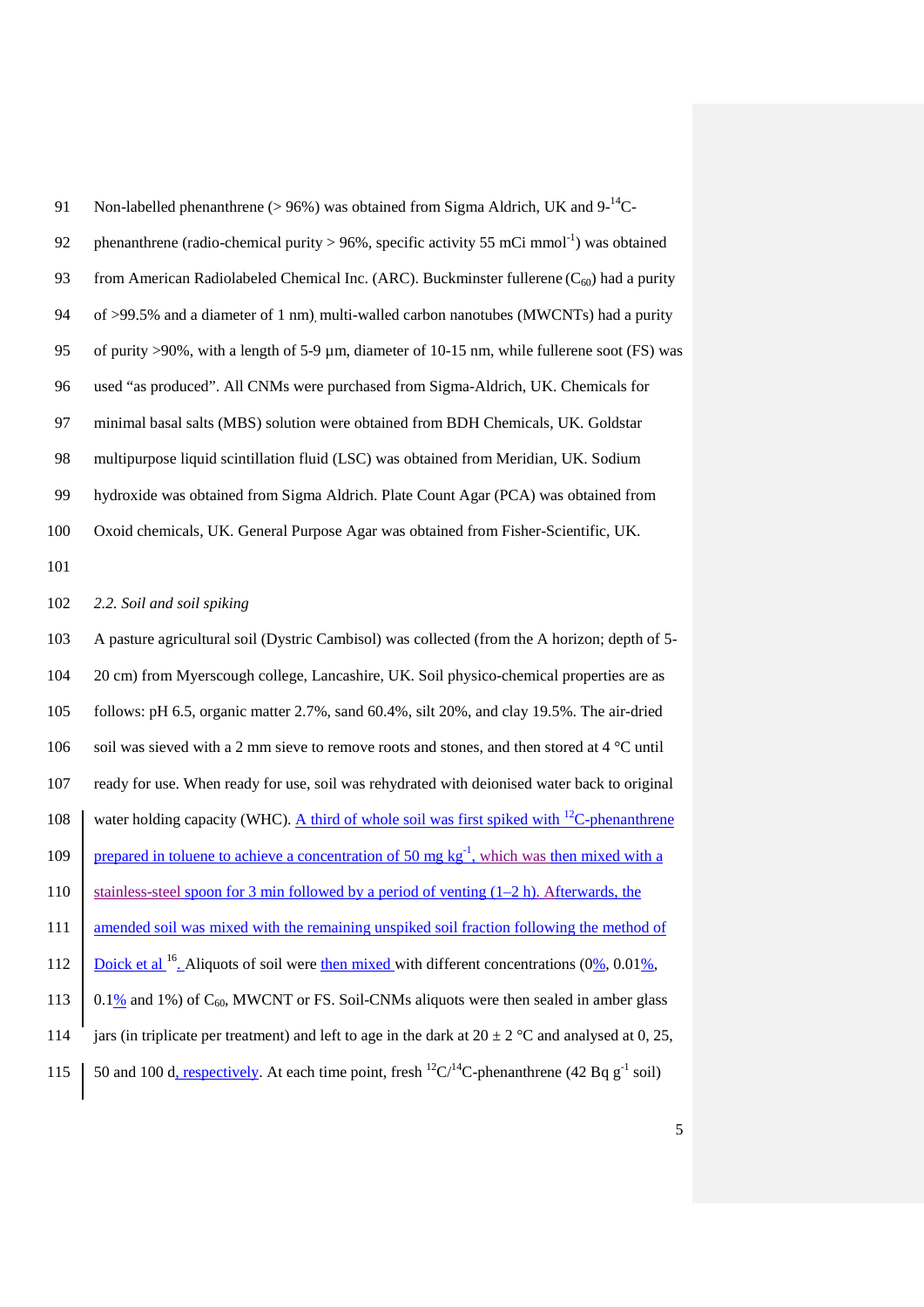116 was spiked to each of the previously aged soils, and respirometry was carried out for 14 d. 117 Blank soils with neither phenanthrene nor CNMs were also prepared.

118

119  $2.3$ . Mineralisation of <sup>14</sup>C-phenanthrene in soil

120  $\vert$  <sup>14</sup> C-Phenanthrenre mineralisation was assessed in modified 250 ml Erlenmeyer flasks and the 121 soils were sampled after 1, 25, 50 and 100 d soil-phenanthrene contact time, as previously 122  $\parallel$  described by following the method of Reid et al. <sup>17</sup>. Each respirometer incorporated a Teflon-123 lined screw cap and a  $CO<sub>2</sub>$  trap containing 1 M NaOH (1 ml) within a suspended 7 ml glass 124 scintillation vial. Respirometers were prepared in triplicate, with  $10 \pm 0.2$  g soil (dry weight) 125 and 30 ml sterilised minimal basal salts medium (MBS) to give a soil to liquid ratio of 1:3<sup>[18](#page-14-10)</sup>. 126 The respirometric flasks were placed securely on an orbital shaker (IKA Labortechnik KS501 127 digital), incubated at  $20 \pm 2$  °C and shaken at 100 rpm for 14 days to ensure adequate mixing 128 of the slurry over the sampling period. The <sup>14</sup>C-activity in the <sup>14</sup>CO<sub>2</sub> trap was assessed after 129 every 24 hours by replacing the NaOH traps and adding liquid scintillation fluid (5 ml) to 130 each spent  ${}^{14}CO_2$  trap. After storage in darkness overnight, trapped  ${}^{14}C$ -activity was 131 quantified using a Canberra Packard Tri-Carb 2250CA liquid scintillation analyser, using 132 standard protocols for counting and automatic quench correction. An analytical blank 133 (containing no  ${}^{14}C$ -phenanthrene) determined the level of background activity. We calculated 134 the length of the lag phase (defined as the time taken for mineralisation to reach 5%), the 135 fastest initial rate and cumulative extent of  ${}^{14}C$ -phenanthrene mineralisation over the 14 days  $136$   $^{19}$  $^{19}$  $^{19}$ . 137

## 138 *2.4. Enumeration of bacterial numbers in soil*

139 Colony forming units (CFUs) of culturable heterotrophic and phenanthrene degrading

140 bacteria were determined by plating serial dilutions of soil samples in sterile quarter-strength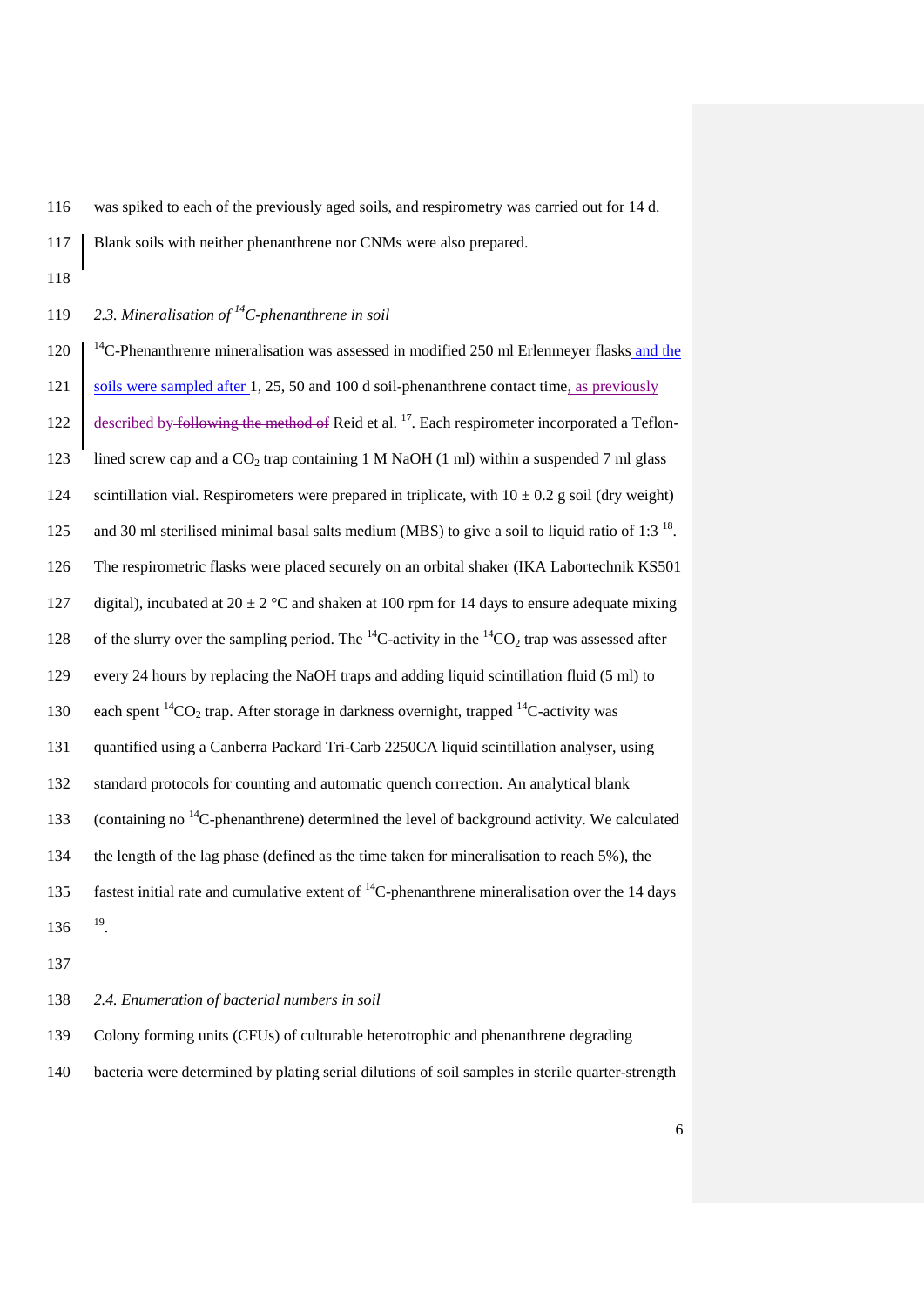| -141 | Ringer's solution on plate count agar (PCA) using a viable count and General purpose agar           |
|------|-----------------------------------------------------------------------------------------------------|
| 142  | amended with $^{12}$ C-phenanthrene. The density was calculated as colony forming units per         |
| 143  | gram (CFU $g^{-1}$ ) of soil on dry weight basis. The number of bacterial CFUs $g^{-1}$ was counted |
| 144  | after 3 and 7 d of incubation at $28 \pm 2$ °C <sup>20</sup> .                                      |

### *2.4. Statistical Analysis*

 Following blank correction, statistical analysis of the results from mineralisation assays was done using the Sigma Stat for Windows (Version 3.5, SPSS Inc.). All graphs were presented using SigmaPlot for Windows (Version 10.0, SPSS Inc.). Statistical significance of the addition of the different types of CNM, at different concentrations and soil contact time was determined using analysis of variance (ANOVA) followed by Tukey's test at the 95% 152 confidence level  $(P < 0.05)$  to assess significant differences. 3. Results 155 The catabolism of  $^{14}$ C-phenanthrene was monitored for 14 days in soils spiked with various 156 concentrations; 0%, 0.01%, 0.1% and 1% of  $C_{60}$ , MWCNT or FS at 1, 25, 50 and 100 d soil-

*3.1. Lag phase*

phenanthrene contact time (Figures 1-3).

 The length of the lag phases varied over the course of the experiment and appeared to be dependent upon the concentration of CNMs, the type of CNMs and soil-phenanthrene contact time. Generally, lag phases of greater than 2 days were observed. The shortest lag phases were seen in soils amended with 0%, and the longest in 1% of CNM-amended soils (Tables 1-3). For example, at 1 d, the lag phases for 0% and 1% were 4.24 d and 5.51d, respectively, 165 in  $C_{60}$ -amended soils, 7.98 d in MWCNT-amended soils while lag phase was not measurable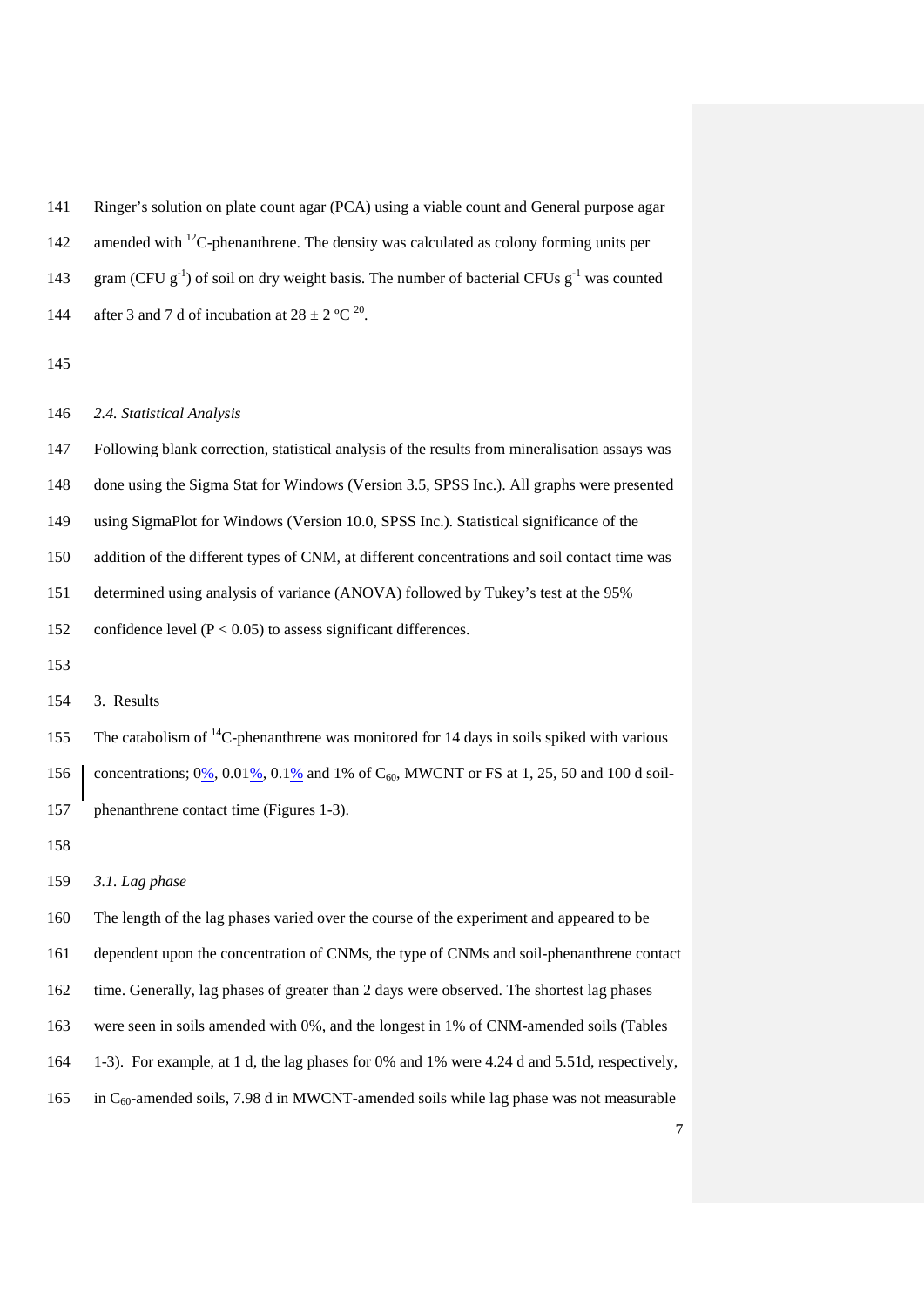| 166        | for 1% amendment in FS-amended soil. Overall, the length of the lag phases increased ( $P=$                                                        |  |
|------------|----------------------------------------------------------------------------------------------------------------------------------------------------|--|
| 167        | $(0.03)$ with an increase in the concentration of amended CNMs. Furthermore, an increase in                                                        |  |
| 168        | contact time showed a decline $(P = 0.023)$ in the length of the lag phases, with the shortest                                                     |  |
| 169        | was observed after 100 d. Statistical analyses showed that a significant difference ( $\underline{P} = 0.038$ )                                    |  |
| 170        | was observed in the lag phases when 1 d and 100 d were compared, but no difference ( $\underline{P}$ =                                             |  |
| 171        | $(0.792)$ was observed at consecutive time-points (Tables 1-3). A comparison between C <sub>60</sub> ,                                             |  |
| 172        | MWCNT and FS-amended soils, showed that $C_{60}$ -amended soils consistently had shorter lag                                                       |  |
| 173        | phases ( $\underline{P} = 0.024$ ), in comparison to MWCNT and FS-amended soils, respectively.                                                     |  |
| 174        | Additionally, FS-amended soils mineralised <5% at 1 d and 25 d, respectively; therefore, no                                                        |  |
| 175        | lag phases were measured. Statistical analysis showed that there were significant differences                                                      |  |
| 176        | $(P = 0.041)$ , when compared, one against the other. However, this was apparent when only                                                         |  |
| 177        | 1% of CNM was analysed, as concentrations <1% showed no difference ( $P = 0.579$ ).                                                                |  |
|            |                                                                                                                                                    |  |
|            |                                                                                                                                                    |  |
| 178<br>179 | 3.2. Maximum rates of ${}^{14}C$ -phenanthrene mineralisation                                                                                      |  |
| 180        | The maximum rates of mineralisation were measured in all CNM-amended soils, with                                                                   |  |
| 181        | increasing soil-phenanthrene contact time. The maximum rates of mineralisation ranged from                                                         |  |
| 182        | 0.65 to 0.8% h <sup>-1</sup> for control soils, 0.36 to 0.98% h <sup>-1</sup> , 0.08 to 0.90 % h <sup>-1</sup> , and 0.02 to 0.88% h <sup>-1</sup> |  |
| 183        | in $C_{60}$ , MWCNTs and FS-amended soils, respectively. Overall, control soils (0%) were                                                          |  |
| 184        | observed to have the highest values; in contrast, the highest concentration (1%) of CNM-                                                           |  |
| 185        | amended soils consistently had the lowest maximum rates of $^{14}$ C-phenanthrene                                                                  |  |
| 186        | mineralisation. At 1 d, control had higher values in the maximum rates of $^{14}$ C-phenanthrene                                                   |  |
| 187        | mineralisation, and this was found to be statistically significant ( $P = 0.021$ ) (Tables 1-3). At                                                |  |
| 188        | other time points, only concentrations >0.1% were found to be significant ( $P = 0.03$ ) in all                                                    |  |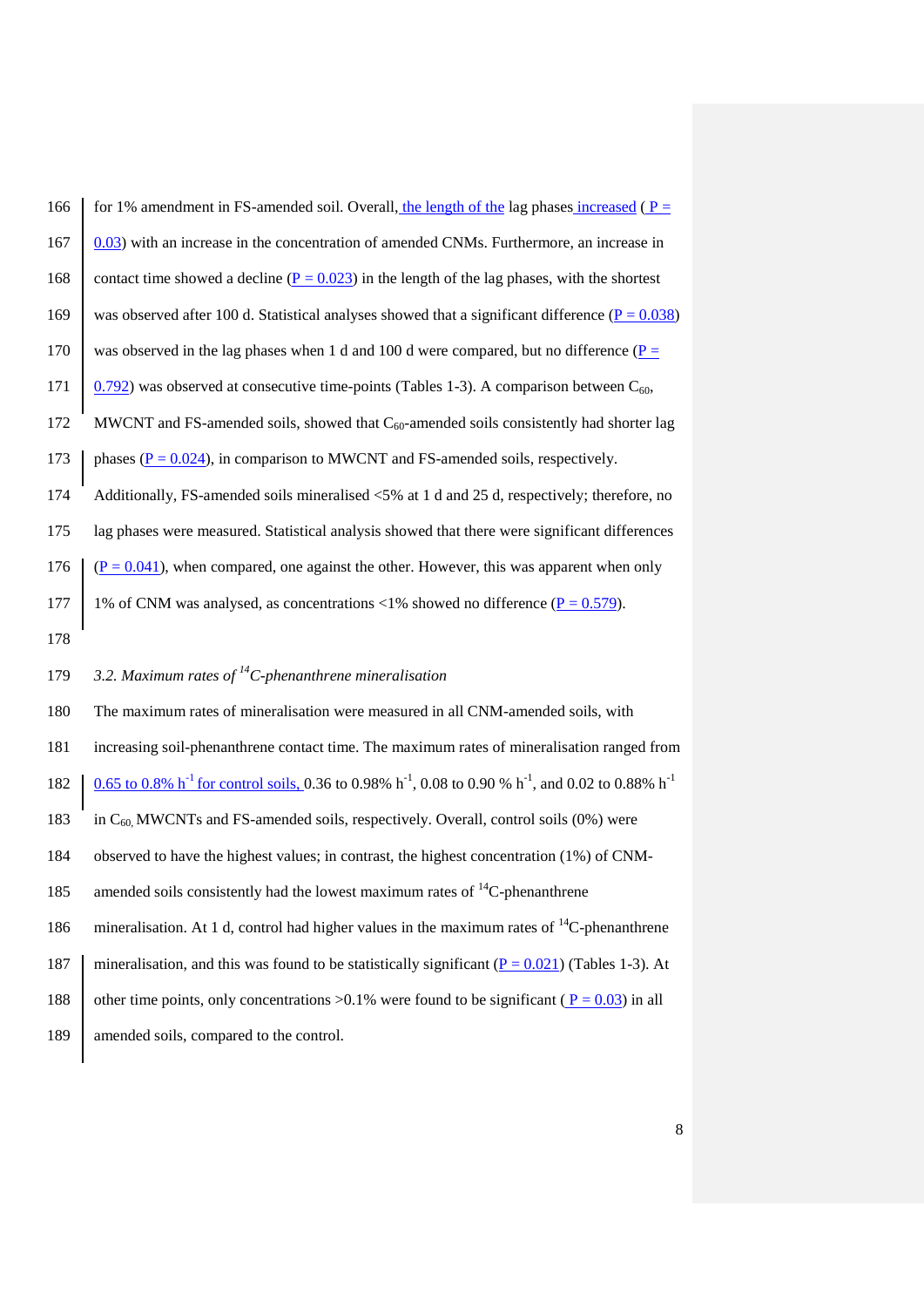| 190 | Generally, the addition of high concentrations of CNMs significantly ( $P = 0.032$ ) affected the                            |  |
|-----|------------------------------------------------------------------------------------------------------------------------------|--|
| 191 | catabolism of ${}^{14}C$ -phenanthrene in all soils (Tables 1-3). Over time, the maximum rates of                            |  |
| 192 | <sup>14</sup> C-phenanthrene mineralisation in control soils (0%) increased after 1 d ( $P = 0.02$ ), but then               |  |
| 193 | reduced slightly; this was not significant ( $\underline{P} = 0.764$ ) after 25 d, and at consecutive time-                  |  |
| 194 | points. For 0.01% and 0.1% CNM-amended soils, contact time was found to have a                                               |  |
| 195 | significant effect ( $\underline{P} = 0.012$ ) after 1 d, with the maximum rates of <sup>14</sup> C-phenanthrene             |  |
| 196 | mineralisation reducing at consecutive time points with an increase in contact time, although                                |  |
| 197 | this was not significant after 25 d in any of the soils. However, statistical analysis showed                                |  |
| 198 | that there was a significant reduction $(P = 0.019)$ between 1 and 100 d contact time (Tables 1-                             |  |
| 199 | 3). Interestingly, for C <sub>60</sub> amended soils, there was no significant difference ( $\underline{P} = 0.212$ ) in the |  |
| 200 | catabolic activity for all treatments. Thus, $C_{60}$ applied at 1% did not show a difference to                             |  |
| 201 | other concentrations, at all time-points (Table 1). Comparisons between $C_{60}$ , MWCNT- and                                |  |
| 202 | FS-amended soils indicated that at concentrations above 0.01%, the maximum rates of                                          |  |
| 203 | mineralisation showed a statistically significant difference ( $\underline{P} = 0.009$ ), when C <sub>60</sub> was           |  |
| 204 | compared to MWCNT and FS, respectively. However, MWCNT and FS showed no                                                      |  |
| 205 | significant difference ( $P = 0.1762$ ) when compared to each other (Tables 1-3).                                            |  |
| 206 |                                                                                                                              |  |
| 207 | 3.3. Total extents of ${}^{14}C$ -phenanthrene mineralisation                                                                |  |
| 208 | The extents of <sup>14</sup> C-phenanthrene mineralisation declined as the concentration of CNMs                             |  |
| 209 | increased (Figures 1-3). Generally, 1% CNM-amended soils consistently had the lowest ( $P <$                                 |  |
| 210 | $(0.001)$ extents of <sup>14</sup> C-phenanthrene mineralisation compared to that of the control soil                        |  |
| 211 | (Figures 1-3; Tables 1-3). The total extents of $^{14}C$ -glucose mineralisation ranged from 36.9%                           |  |
| 212 | to 47.7% for $C_{60}$ , 15.2% to 45.4% for MWCNT-, 3.67% to 45.1% for FS-amended soils,                                      |  |
| 213 | respectively. The results showed a concentration-dependent trend in the order: $0\% > 0.01\% >$                              |  |
| 214 | $0.1\% > 1\%$ . The data showed that at 1 d, soils amended with 1% C <sub>60</sub> and MWCNT only                            |  |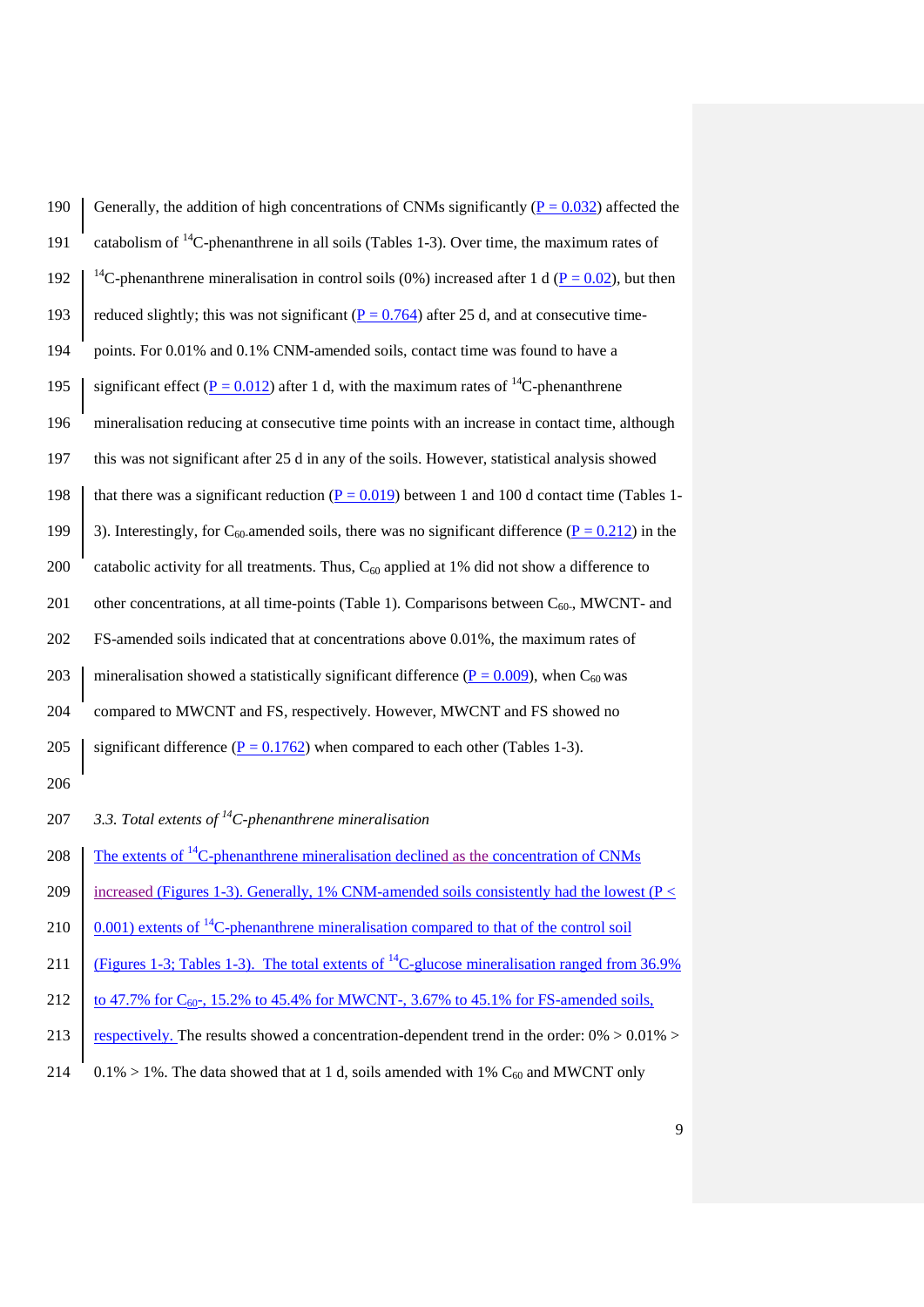| 215 | showed a significant difference ( $P = 0.014$ ) (Figures 1 and 2; Tables 2 and 3), while                                    |  |  |  |
|-----|-----------------------------------------------------------------------------------------------------------------------------|--|--|--|
| 216 | concentrations >0.01% showed a significant difference $(P < 0.001)$ in the FS-amended soils                                 |  |  |  |
| 217 | (Figure 3; Table 3). At other time-points, the influence of the addition of $C_{60}$ showed no                              |  |  |  |
| 218 | difference $(P = 0.248)$ (Figure 1; Table 1). In contrast, MWCNT- and FS-amended soils                                      |  |  |  |
| 219 | showed a significant difference ( $P = 0.017$ ) at 1% and >0.01%, respectively, at 25-100 d                                 |  |  |  |
| 220 | (Figures 2 and 3; Tables 2 and 3).                                                                                          |  |  |  |
| 221 | Figure 1 shows that an increase in contact time had no effect ( $\underline{P} = 0.094$ ) on the extent of <sup>14</sup> C- |  |  |  |
| 222 | phenanthrene mineralisation in $C_{60}$ -amended soils after 100 d, although there were slight                              |  |  |  |
| 223 | increases in the overall extents of mineralisation. In addition, soils amended with $1\%$ of $C_{60}$ ,                     |  |  |  |
| 224 | MWCNT or FS increased as contact time increased, this increase was found to be significant                                  |  |  |  |
| 225 | $(P < 0.001)$ after 25 d, but not at consecutive time-points afterwards (Figures 1-3, Tables 1-                             |  |  |  |
| 226 | 3). The comparison of the total extents of ${}^{14}C$ -phenanthrene mineralisation among the three                          |  |  |  |
| 227 | different CNMs showed that $C_{60}$ -amended soils had the greatest values, while FS-amended                                |  |  |  |
| 228 | soils consistently had the lowest values; this was observed in both a concentration-dependent                               |  |  |  |
| 229 | manner and increase in contact time. Although, significant differences ( $P = 0.001$ ) were                                 |  |  |  |
| 230 | observed at $1\%$ and $> 0.1\%$ for MWCNTs- and FS-amended soils, respectively, in                                          |  |  |  |
| 231 | comparison to C <sub>60</sub> -amended soils. The trend can be summarised as $C_{60}$ > MWCNTs > FS                         |  |  |  |
| 232 | $(Figures 1-3)$ .                                                                                                           |  |  |  |
| 233 |                                                                                                                             |  |  |  |
| 234 | 3.4. Colony forming units (CFUs) of heterotrophic and phenanthrene-degrading bacteria                                       |  |  |  |

 Table 4 shows the CFUs of heterotrophic and phenanthrene degrading bacteria in soils 236 amended with C<sub>60</sub>, MWCNTs or FS. Generally, control soils had the highest counts of heterotrophic and phenanthrene-degrading bacteria. The amendment of different concentrations CNMs did not show a clear trend, this was seen in both heterotrophic and phenanthrene-degrading bacterial cell numbers. Over time, the CFUs reduced with an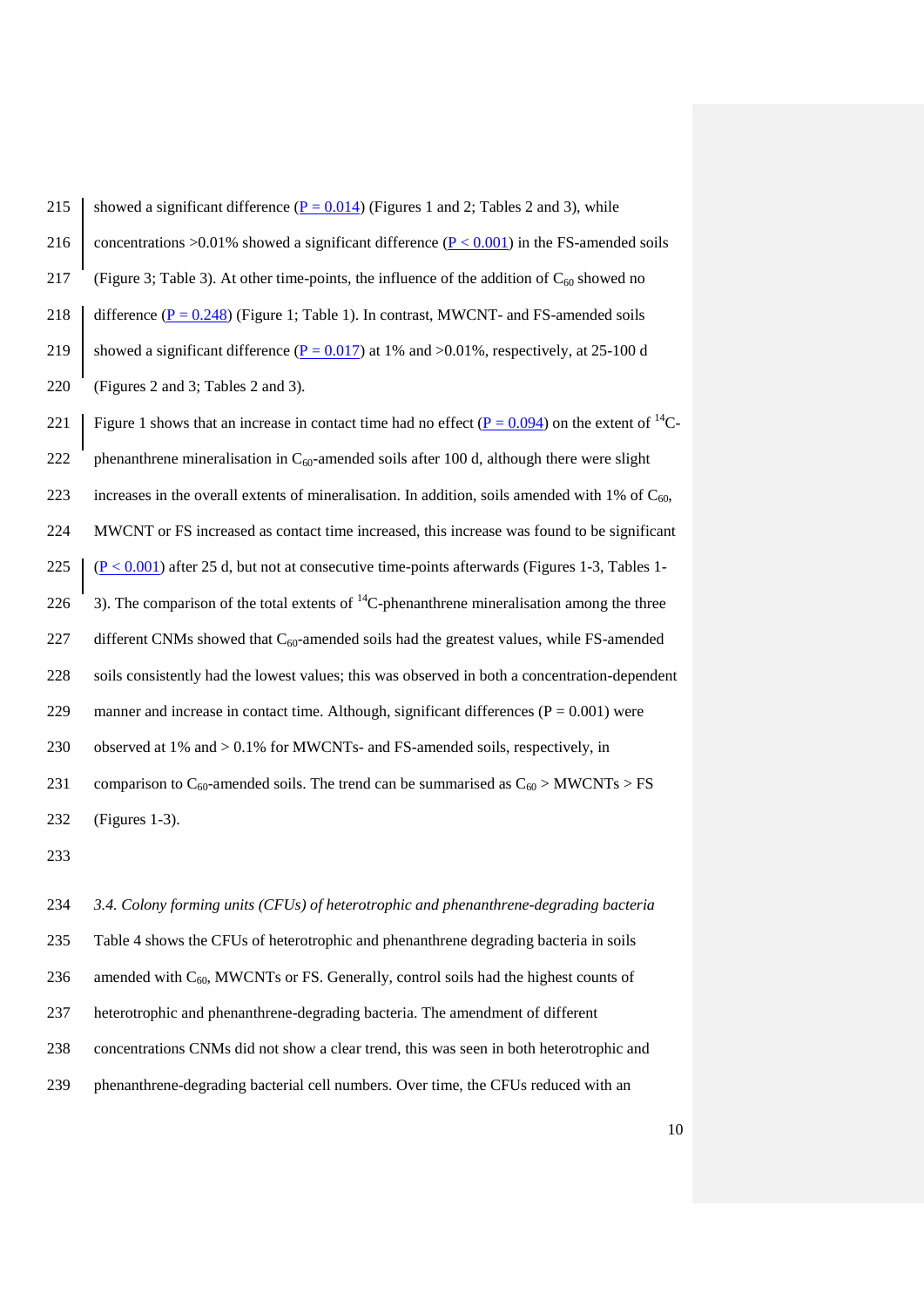240 increase in contact time, although there appeared to be more phenanthrene-degrading bacteria 241 than heterotrophs after 50 and 100 d, respectively (Table 4).

242

243

244 **4. Discussion**

245 This study investigated the impact of CNMs on the development of phenanthrene catabolism 246 in soil. In this study, application of high concentrations of CNMs significantly reduced ( $P <$ 247 0.05) catabolic activity; the only exception to this was  $C_{60}$  which showed no difference across 248 the different concentrations. Generally, this study showed that there were increases in lag 249 phases, and concomitant reductions in the maximum rates and extents of  $^{14}$ C-phenanthrene 250 mineralisation, as concentration of CNMs increased. This decrease may be as a result of 251 enhanced  $14$ C-phenanthrene sorption and a decline in the bioaccessible fraction. This is in 252 agreement to results from previous studies on the impact of black carbon and CNMs on 253 biodegradation  $4, 21$  $4, 21$ . It is plausible that the number of sites available for PAH sorption will 254 increase with increasing CNM concentrations  $14, 22$  $14, 22$ . The strong sorptive properties of CNMs 255 in reducing aqueous concentration and bioavailability of contaminants have been 256 demonstrated by previous authors  $4, 14$  $4, 14$ . Contrary to expectations, this study did not find a 257 significant difference between the extents of  ${}^{14}C$ -phenanthrene mineralisation when amended 258 with different concentrations of  $C_{60}$ ; thus, the results suggest that  $C_{60}$  had no impact on the 259 biodegradation of the PAH. This is in agreement with a study by [Tong, et al.](#page-14-5)  $^{11}$ , where it was 260 shown that the addition of  $C_{60}$  to soil had no effect on microbial activity. With an increase in 261 contact time, there were reductions in the length of the lag phases and maximum rates, but 262 increases in the extents of  ${}^{14}$ C-phenanthrene mineralisation in CNM-amended soils, 263 suggesting that the indigenous microorganisms were adapting to the presence of the 264 phenanthrene  $^{23, 24}$  $^{23, 24}$  $^{23, 24}$ . It is possible that over time, CNMs reduce the bioavailability (rates of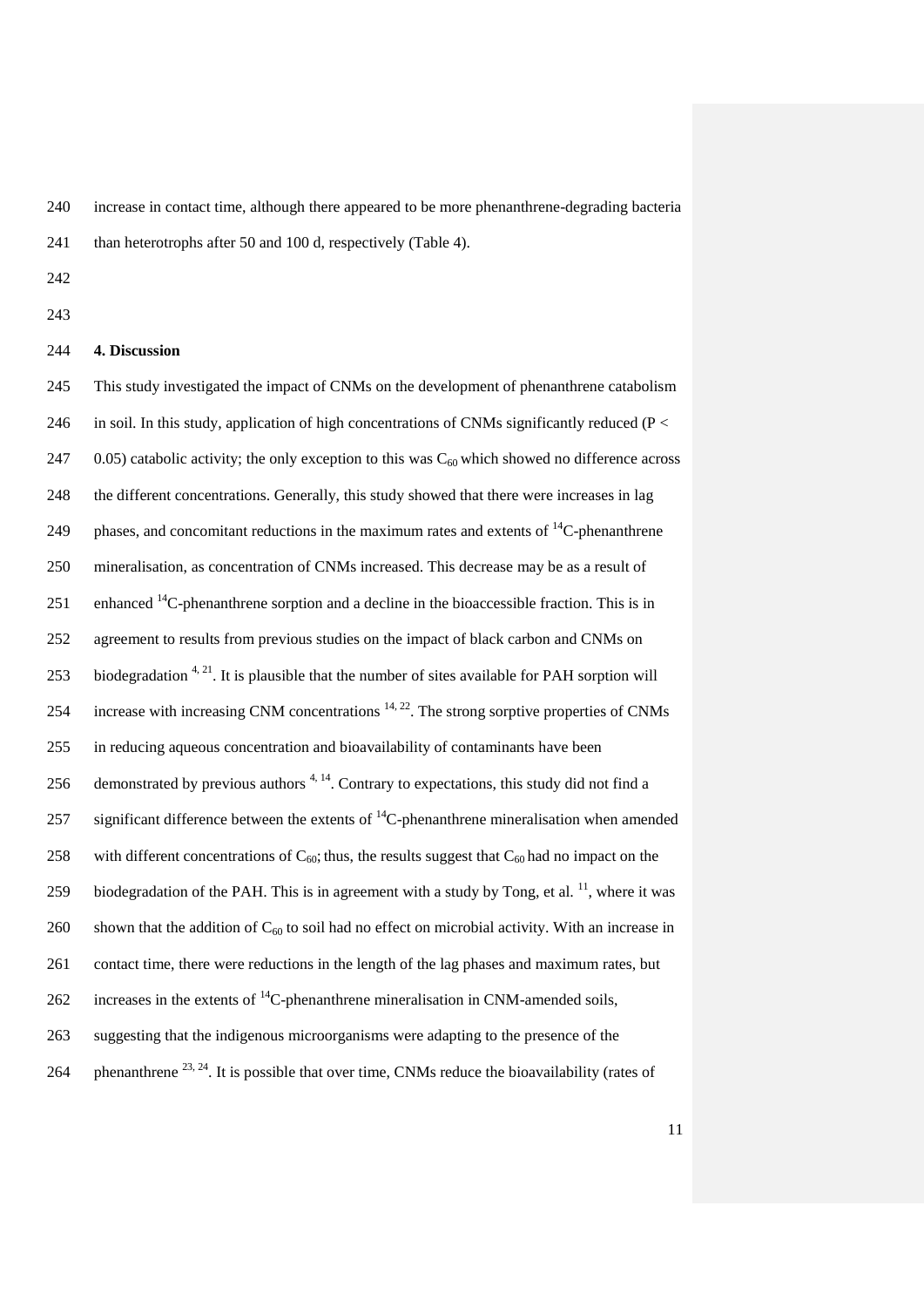265 mineralisation), but not the bioaccessibility (overall extents of mineralisation) of the  ${}^{14}$ C-PAH  $25$ .

| 267 | Viable counts were used to examine the effects of increasing CNM concentration on the total                    |
|-----|----------------------------------------------------------------------------------------------------------------|
| 268 | heterotrophic and phenanthrene-degrading bacteria. As observed, there was a similarity in the                  |
| 269 | amount of heterotrophic and phenanthrene-degrading bacteria in all control soils, but with an                  |
| 270 | increase in amendment of CNMs, there was a reduction in the numbers of culturable bacteria;                    |
| 271 | this suggests that CNMs did influence total culturable cell number <sup>12</sup> . The data obtained from      |
| 272 | the culturing of indigenous microorganism showed that there was an appreciable number of                       |
| 273 | heterotrophic and phenanthrene degrading bacteria, although the amount of culturable                           |
| 274 | microorganisms seemed to decrease over time $26, 27$ . The results showed that there were high                 |
| 275 | numbers of phenanthrene degrading bacteria even at 1% amendment; it can therefore be                           |
| 276 | assumed that the low mineralisation of ${}^{14}C$ -phenanthrene at the highest concentration of                |
| 277 | amendment was not due to the absence of degraders. The higher levels of phenanthrene                           |
| 278 | mineralisation in control soils were also reflected by a significantly large number of                         |
| 279 | phenanthrene degrading bacteria in all CNM amendments. Therefore it can be argued that the                     |
| 280 | fluctuations within microbial communities may be as a result of changes in the respiratory                     |
| 281 | activity of the soil microflora <sup>28</sup> . However, the lower extents of <sup>14</sup> C-phenanthrene     |
| 282 | mineralisation in the 1% amendment of CNMs and at the later stages of aging was not due to                     |
| 283 | the lack of active phenanthrene-utilising microorganisms, but due to sorption effects of the                   |
| 284 | CNMs <sup>4, 12, 29</sup> . It was observed that the low concentrations of $C_{60}$ had reduced CFUs, which is |
| 285 | in agreement with results obtained by Johansen, et al. $^{12}$ ; however, it is not understood how             |
| 286 | this had no effect on the extent of ${}^{14}C$ -phenanthrene mineralisation. It should, however, be            |
| 287 | noted that this approach only provides relative numbers to be used to compare between                          |
| 288 | samples, as only about 10% of microorganisms from soil samples can be cultured on media in                     |
| 289 | laboratory conditions $30$ .                                                                                   |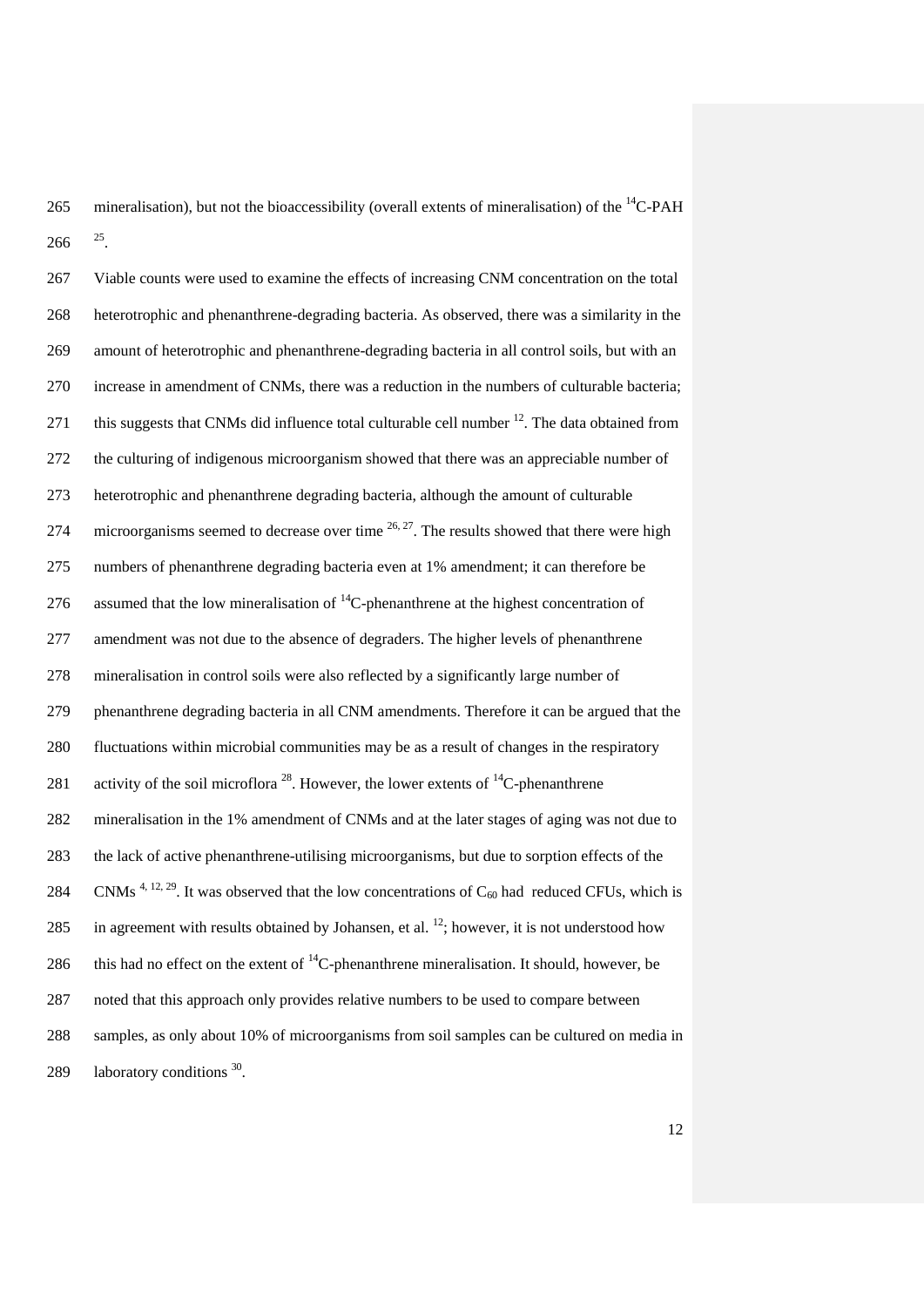| 290 | The type of CNMs was found to have an effect on the development of catabolism in soil, with                          |
|-----|----------------------------------------------------------------------------------------------------------------------|
| 291 | the trend: $C_{60}$ > MWCNTs > FS. Generally, the extents of <sup>14</sup> C-phenanthrene mineralisation             |
| 292 | were higher in $C_{60}$ -amended than either MWCNTs or FS-amended soils. The data showed                             |
| 293 | that the presence of $C_{60}$ had no effects on the catabolism of <sup>14</sup> C-phenanthrene, even at the          |
| 294 | highest concentration (1%). Significantly less ${}^{14}C$ -phenathrene was mineralised in FS-                        |
| 295 | amended soils, in comparison to MWCNT-amended soils. The differences observed in the                                 |
| 296 | extents of <sup>14</sup> C-phenanthrene mineralisation between MWCNTs and FS-amended soils,                          |
| 297 | especially at >0.1% CNM concentration were more pronounced; this may be due to the                                   |
| 298 | different geometries $C_{60}$ , MWCNT and FS <sup>2, 22, 31, 32</sup> . Sorption to $C_{60}$ predominantly occurs on |
| 299 | external surfaces because it possesses a spherical structural shape, and C <sub>60</sub> exists as tightly           |
| 300 | packed and condensed aggregates <sup>2</sup> . Therefore, <sup>14</sup> C-phenanthrene is assumed to be more         |
| 301 | bioaccessible on $C_{60}$ , in comparison to MWCNT and FS. Hence, the greater extents of <sup>14</sup> C-            |
| 302 | phenanthrene mineralisation in $C_{60}$ amended soils <sup>32</sup> . Furthermore, the differences obtained          |
| 303 | in the degree of adsorption between FS and MWCNTs may be attributed to the differences in                            |
| 304 | the aggregation behaviour of FS and MWCNTs, respectively $^{2, 22, 32}$ . Previous studies have                      |
| 305 | demonstrated that desorption hysteresis i.e. a rapidly desorbing fraction followed by a slow                         |
| 306 | non-labile desorbing fraction may be responsible for the stronger adsorption of FS, while not                        |
| 307 | generally observed for CNTs <sup>2, 22</sup> . In addition, interstitial spaces and the rearrangement of FS          |
| 308 | aggregates may cause the entrapment of sorbed ${}^{14}C$ -phenanthrene resulting in the rapid                        |
| 309 | desorption of PAH sorbed to external FS surfaces, followed by a slow release of PAH                                  |
| 310 | entrapped within aggregates <sup>2, 13</sup> As a result of their cylindrical length, CNTs cannot form               |
| 311 | closed interstitial spaces, and entrapment within aggregates is not observed $2.4$ .                                 |
| 312 |                                                                                                                      |

**Conclusion**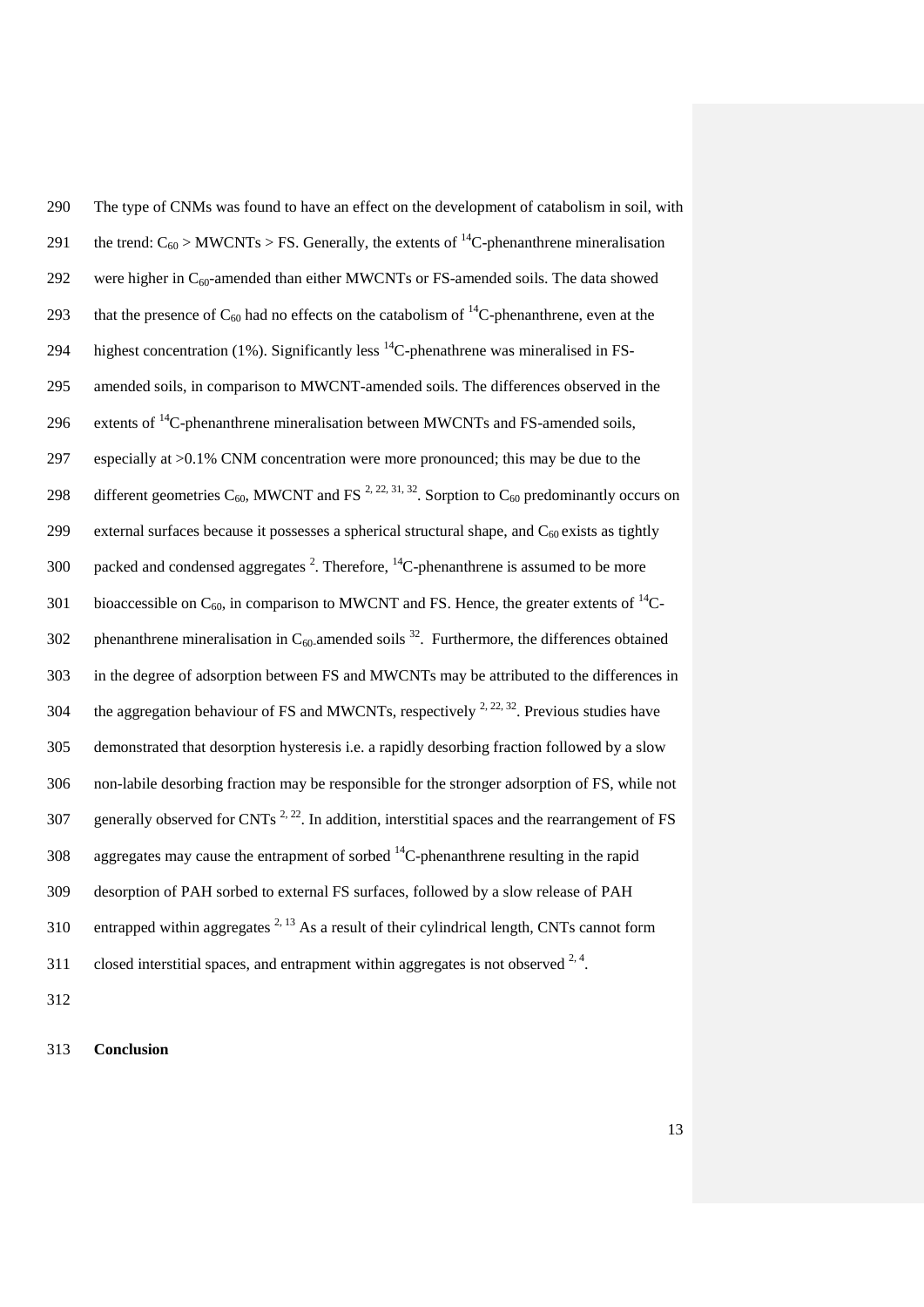| 314 | Understanding the effects of CNMs on the catabolic activity of PAHs, such as phenanthrene,                             |
|-----|------------------------------------------------------------------------------------------------------------------------|
| 315 | have considerable benefits for risk assessment and remediation strategies for contaminated                             |
| 316 | soil. This study investigated the development of catabolism of <sup>14</sup> C-phenanthrene in the                     |
| 317 | presence of different carbon nanomaterials. High concentrations of MWCNT and FS reduced                                |
| 318 | the development of catabolic activity of <sup>14</sup> C-phenanthrene in soil, whereas the presence of C <sub>60</sub> |
| 319 | had no impact on the development of catabolic activity of $^{14}$ C-phenanthrene. These results                        |
| 320 | show that the presence of low concentrations of CNMs was not detrimental to the microbial                              |
| 321 | activity, as the soil respiration rates that remained unchanged. Furthermore, the results                              |
| 322 | obtained demonstrated that the application of certain carbon nanomaterials may not affect                              |
| 323 | indigenous microflora, while others may affect them when introduced into the soil at very                              |
| 324 | large quantities. It is advisable that the CNM-containing materials should not be disposed off                         |
| 325 | in large quantities, in the long-term, as it is not particularly understood how this may affect                        |
| 326 | the abundance of pollutant degrading microorganisms.                                                                   |
|     |                                                                                                                        |

### 328<br>329 **References**

<span id="page-13-0"></span>

| 330<br>331 | 1. | S. J. Klaine, P. J. J. Alvarez, G. E. Batley, T. F. Fernandes, R. D. Handy, D. Y. Lyon, |
|------------|----|-----------------------------------------------------------------------------------------|
| 332        |    | S. Mahendra, M. J. McLaughlin and J. R. Lead, <i>Environmental Toxicology and</i>       |
| 333        |    | <i>Chemistry</i> , 2008, 27, 1825-1851.                                                 |
| 334        | 2. | K. Yang and B. S. Xing, <i>Environmental Pollution</i> , 2007, 145, 529-537.            |
| 335        | 3. | B. Pan and B. S. Xing, in Advances in Agronomy, Vol 108, ed. D. L. Sparks, 2010,        |
| 336        |    | vol. 108, pp. 137-181.                                                                  |

- <span id="page-13-3"></span><span id="page-13-2"></span><span id="page-13-1"></span> 4. M. G. Towell, L. A. Browne, G. I. Paton and K. T. Semple, *Environmental Pollution*, 2011, 159, 706-715.
- <span id="page-13-4"></span> 5. M. S. Mauter and M. Elimelech, *Environmental Science & Technology*, 2008, 42, 5843-5859.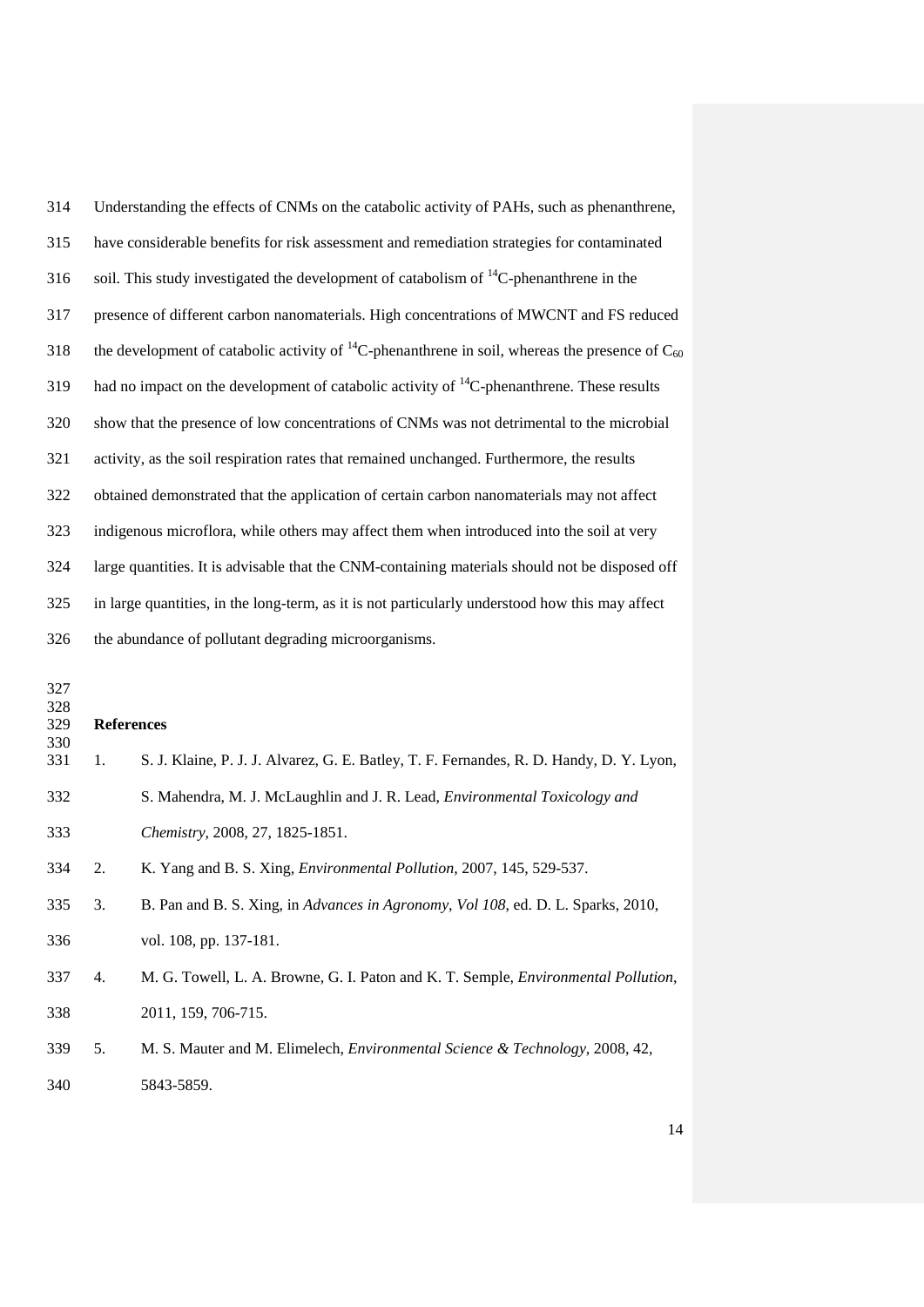<span id="page-14-0"></span>

| 341 | M. Kah, X. R. Zhang, M. T. O. Jonker and T. Hofmann, <i>Environmental Science &amp;</i> |
|-----|-----------------------------------------------------------------------------------------|
| 342 | Technology, 2011, 45, 6011-6017.                                                        |

- <span id="page-14-1"></span>7. R. Dinesh, M. Anandaraj, V. Srinivasan and S. Hamza, *Geoderma*, 2012, 173, 19-27.
- <span id="page-14-2"></span>8. B. Nowack and T. D. Bucheli, *Environmental Pollution*, 2007, 150, 5-22.
- <span id="page-14-3"></span>9. A. O. Oyelami and K. T. Semple, *Soil Biology and Biochemistry*, 2015, 86, 172-180.
- <span id="page-14-4"></span> 10. L. Nyberg, R. F. Turco and L. Nies, *Environmental Science & Technology*, 2008, 42, 1938-1943.
- <span id="page-14-5"></span> 11. Z. H. Tong, M. Bischoff, L. Nies, B. Applegate and R. F. Turco, *Environmental Science & Technology*, 2007, 41, 2985-2991.
- <span id="page-14-6"></span> 12. A. Johansen, A. L. Pedersen, K. A. Jensen, U. Karlson, B. M. Hansen, J. J. Scott-Fordsmand and A. Winding, *Environmental Toxicology and Chemistry*, 2008, 27,
- 1895-1903.
- <span id="page-14-7"></span> 13. X. K. Cheng, A. T. Kan and M. B. Tomson, *Journal of Nanoparticle Research*, 2005, 7, 555-567.
- <span id="page-14-12"></span> 14. X. L. Hu, J. F. Liu, P. Mayer and G. Jiang, *Environmental Toxicology and Chemistry*, 2008, 27, 1868-1874.
- 15. K. Yang, Q. F. Jing, W. H. Wu, L. Z. Zhu and B. S. Xing, *Environmental Science & Technology*, 2010, 44, 681-687.
- <span id="page-14-8"></span> 16. K. J. Doick, P. H. Lee and K. T. Semple, *Environmental Pollution*, 2003, 126, 399- 406.
- <span id="page-14-9"></span> 17. B. J. Reid, C. J. A. MacLeod, P. H. Lee, A. W. J. Morriss, J. D. Stokes and K. T. Semple, *Fems Microbiology Letters*, 2001, 196, 141-146.
- <span id="page-14-10"></span>18. K. J. Doick and K. T. Semple, *Fems Microbiology Letters*, 2003, 220, 29-33.
- <span id="page-14-11"></span> 19. A. H. Rhodes, A. Carlin and K. T. Semple, *Environmental Science & Technology*, 2008, 42, 740-745.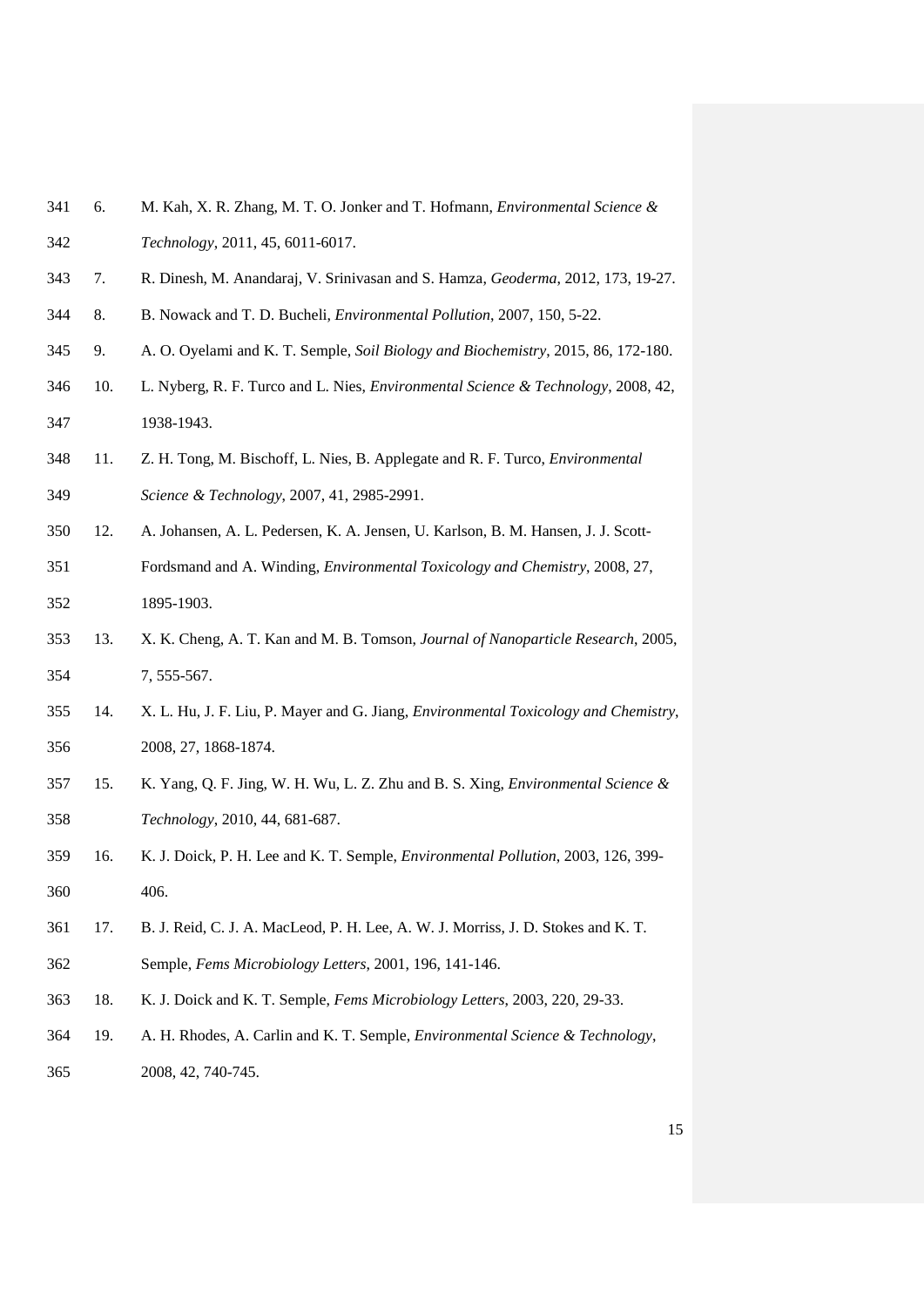- <span id="page-15-0"></span>20. H. J. Lorch, G. Benckieser and J. C. G. Ottow, in *Methods in Applied Soil*
- *Microbiology and Biochemistry*, eds. K. Alef and P. Nannipieri, Academic Press New York, 1995, pp. 146 - 161.
- <span id="page-15-1"></span> 21. A. H. Rhodes, L. E. McAllister, R. R. Chen and K. T. Semple, *Chemosphere*, 2010, 79, 463-469.
- <span id="page-15-2"></span> 22. X. M. Yan, B. Y. Shi, J. J. Lu, C. H. Feng, D. S. Wang and H. X. Tang, *Journal of Colloid and Interface Science*, 2008, 321, 30-38.
- <span id="page-15-3"></span>23. C. J. A. Macleod and K. T. Semple, *Environmental Pollution*, 2002, 119, 357-364.
- <span id="page-15-4"></span> 24. J. C. Spain, P. H. Pritchard and A. W. Bourquin, *Applied and Environmental Microbiology*, 1980, 40, 726 - 734.
- <span id="page-15-5"></span> 25. K. T. Semple, K. J. Doick, L. Y. Wick and H. Harms, *Environmental Pollution*, 2007, 150, 166-176.
- <span id="page-15-6"></span> 26. N. R. Couling, M. G. Towell and K. T. Semple, *Environmental Pollution*, 2010, 158, 3411-3420.
- <span id="page-15-7"></span> 27. R. J. Grosser, D. Warshawsky and J. R. Vestal, *Applied and Environmental Microbiology*, 1991, 57, 3462-3469.
- <span id="page-15-8"></span>28. B. J. Reid, P. H. Lee, C. J. A. Macleod, A. W. J. Morriss, D. Patel and K. T. Semple,
- *Fems Microbiology Letters*, 2000, 182, 367-373.
- <span id="page-15-9"></span>29. X. Xia, Y. Li, Z. Zhou and C. Feng, *Chemosphere*, 2010, 78, 1329-1336.
- <span id="page-15-10"></span>30. D. M. Ward, R. Weller and M. M. Bateson, *Nature*, 1990, 345, 63-65.
- <span id="page-15-11"></span> 31. X. K. Cheng, A. T. Kan and M. B. Tomson, *Journal of Chemical and Engineering Data*, 2004, 49, 675-683.
- <span id="page-15-12"></span> 32. K. Yang, X. Wang, L. Zhu and B. Xing, *Environmental Science & Technology*, 2006, 40, 5804-5810.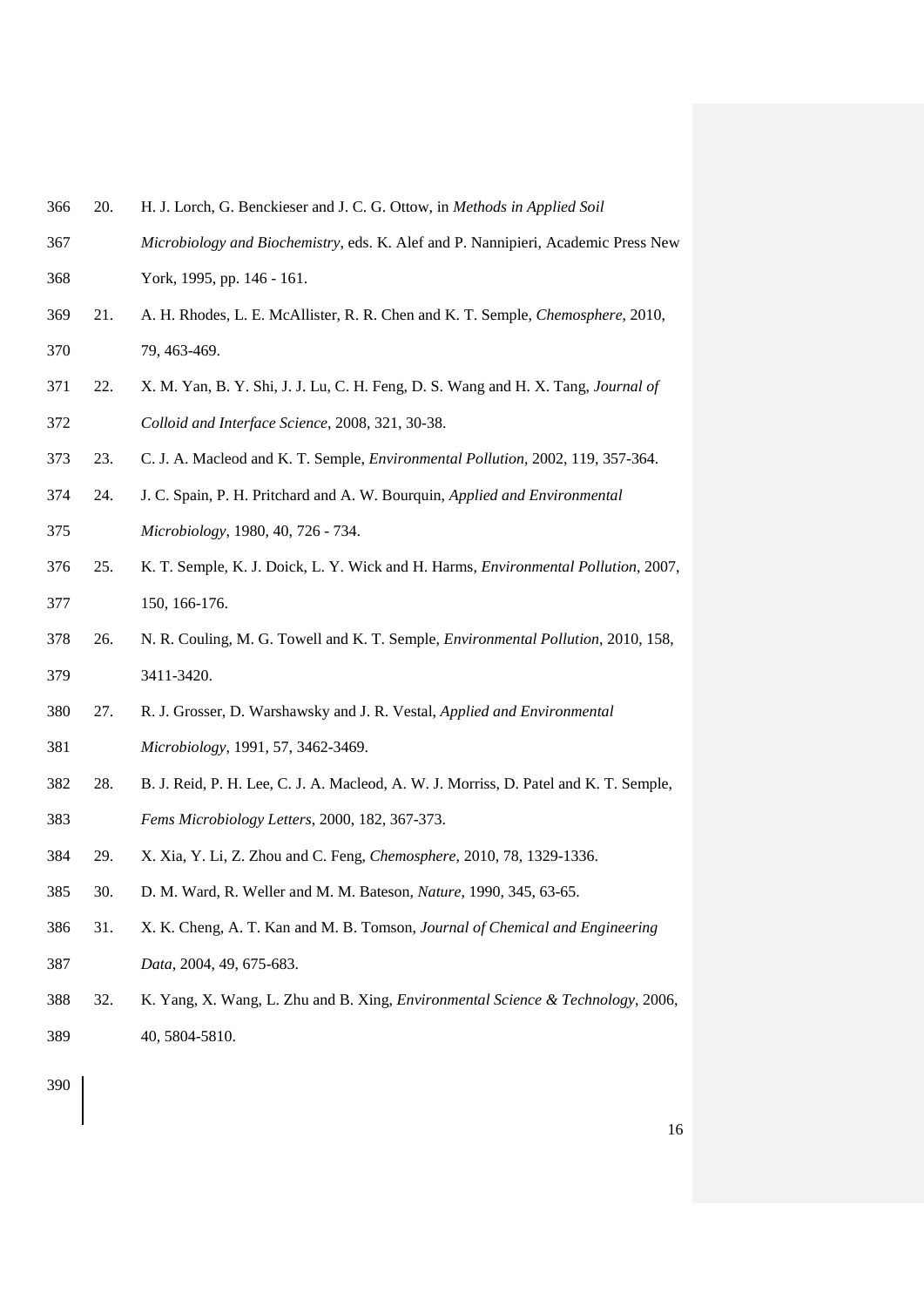| 391 |                                                                                                   |
|-----|---------------------------------------------------------------------------------------------------|
| 392 |                                                                                                   |
| 393 |                                                                                                   |
| 394 |                                                                                                   |
| 395 |                                                                                                   |
| 396 |                                                                                                   |
| 397 |                                                                                                   |
| 398 |                                                                                                   |
| 399 | List of figures                                                                                   |
| 400 | Figure 1. Catabolism of ${}^{14}C$ -phenanthrene by indigenous microorganisms after addition of   |
| 401 | $C_{60}$ at contact time: (A) 1 d (B) 25 d (C) 50 d (D) 100 d. Error bars are SEM (n = 3). Legend |
| 402 | key: 0% ( $\circ$ ), 0.01% ( $\nabla$ ), 0.1% ( $\square$ ) and 1% ( $\lozenge$ ).                |
| 403 |                                                                                                   |
| 404 | Figure 2. Catabolism of ${}^{14}C$ -phenanthrene by indigenous microorganisms after addition of   |
| 405 | MWCNTs at contact time: (A) 1 d (B) 25 d (C) 50 d (D) 100 d. Error bars are SEM ( $n = 3$ ).      |
| 406 | Legend key: 0% ( $\circ$ ), 0.01% ( $\nabla$ ), 0.1% ( $\Box$ ) and 1% ( $\Diamond$ ).            |
| 407 |                                                                                                   |
| 408 | Figure 3. Catabolism of $^{14}$ C-phenanthrene by indigenous microorganisms after addition of FS  |
| 409 | at contact time: (A) 1 d (B) 25 d (C) 50 d (D) 100 d. Error bars are SEM ( $n = 3$ ). Legend      |
| 410 | key: 0% ( $\circ$ ), 0.01% ( $\nabla$ ), 0.1% ( $\Box$ ) and 1% ( $\Diamond$ ).                   |
| 411 |                                                                                                   |
| 412 |                                                                                                   |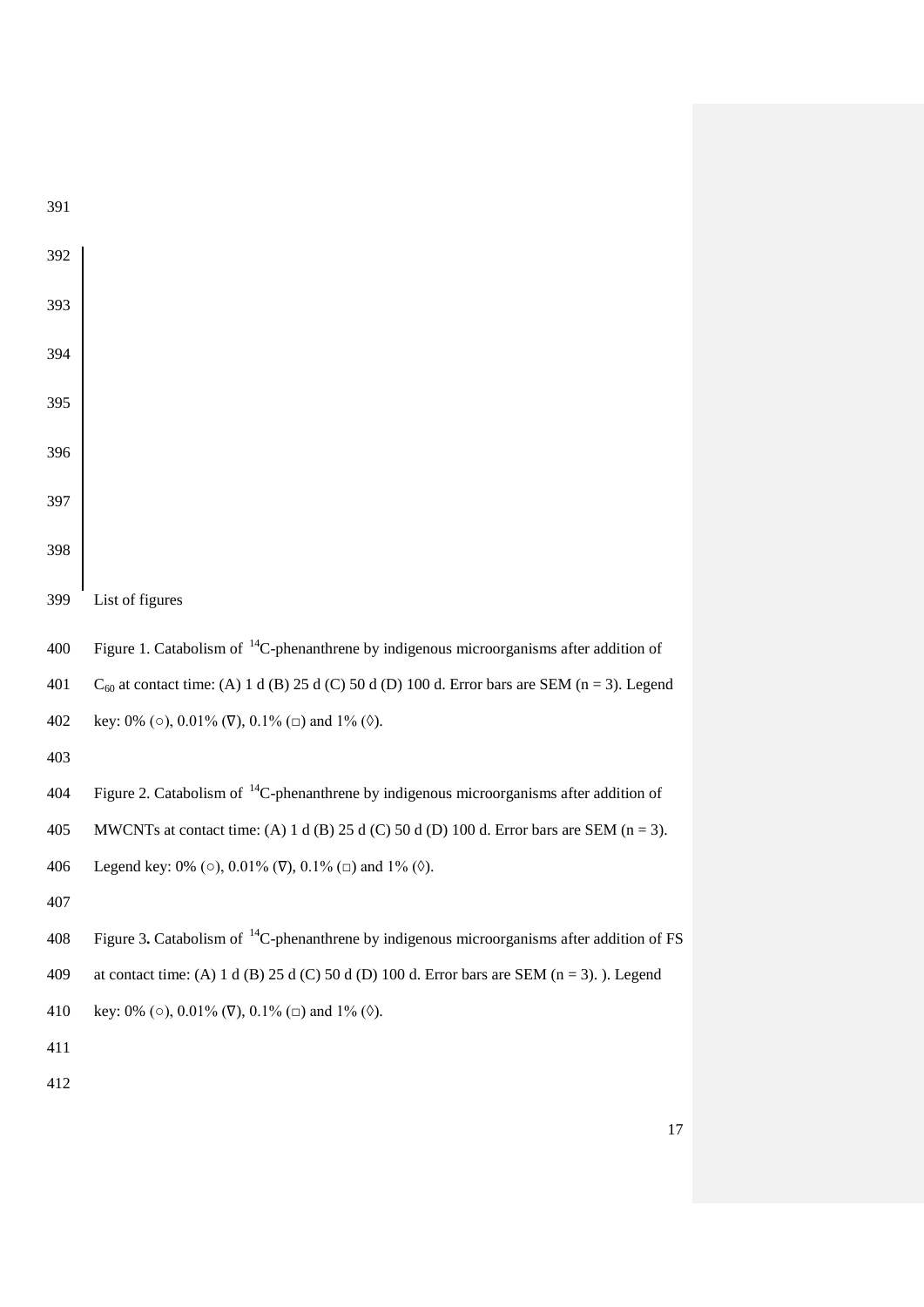| 413 |  |  |
|-----|--|--|
| 414 |  |  |
| 415 |  |  |
| 416 |  |  |
|     |  |  |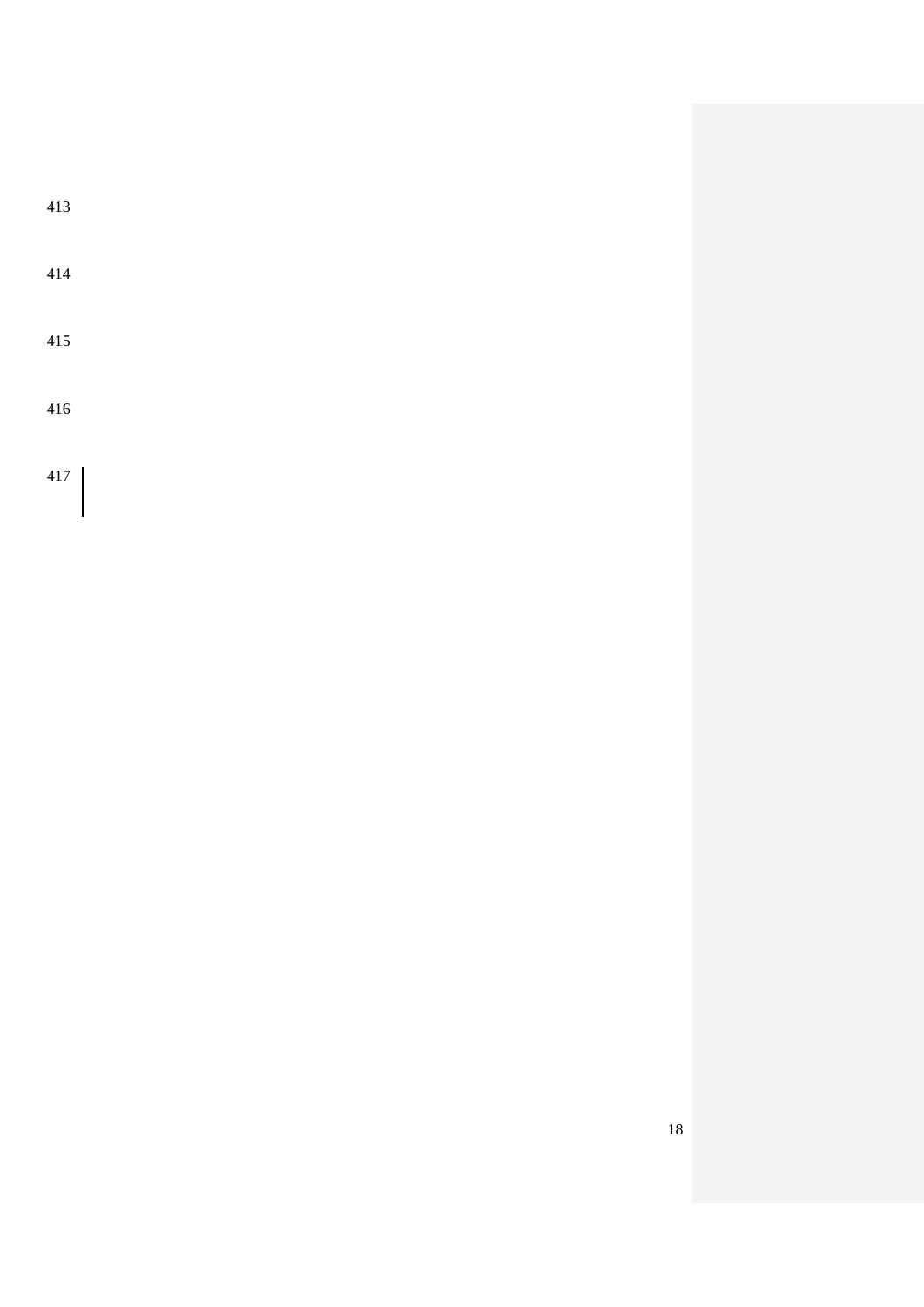|  | ۰. |
|--|----|
|  |    |

| 420 List of Tables |  |
|--------------------|--|
|                    |  |

- 421 Table 1: Lag phases (d), maximum rates (%  $h^{-1}$ ) and extents (%) of  ${}^{14}C$ -phenanthrene
- 422 mineralisation in soils amended with different concentrations of  $C_{60}$ . Values are mean  $\pm$
- 423 standard error  $(n = 3)$ .
- 424 Table 2: Lag phases (d), maximum rates (%  $h^{-1}$ ) and extents (%) of  ${}^{14}C$ -phenanthrene
- 425 mineralisation in soils amended with different concentrations of MWCNTs. Values are mean
- 426  $\pm$  standard error (n = 3).
- 427 Table 3: Lag phases (d), maximum rates (%  $h^{-1}$ ) and extents (%) of  ${}^{14}C$ -phenanthrene
- 428 mineralisation in soils amended with different concentrations of FS. Values are mean  $\pm$
- 429 standard error  $(n = 3)$ .
- 430 Table 4: Colony forming units (CFUs) of heterotrophs and phenanthrene degrading bacteria,
- 431 before  ${}^{14}C$ -phenanthrene mineralisation in CNM-amended soils. Values are mean  $\pm$  standard 432 error ( $n = 3$ ).
- 433
- 434
- 435
- 436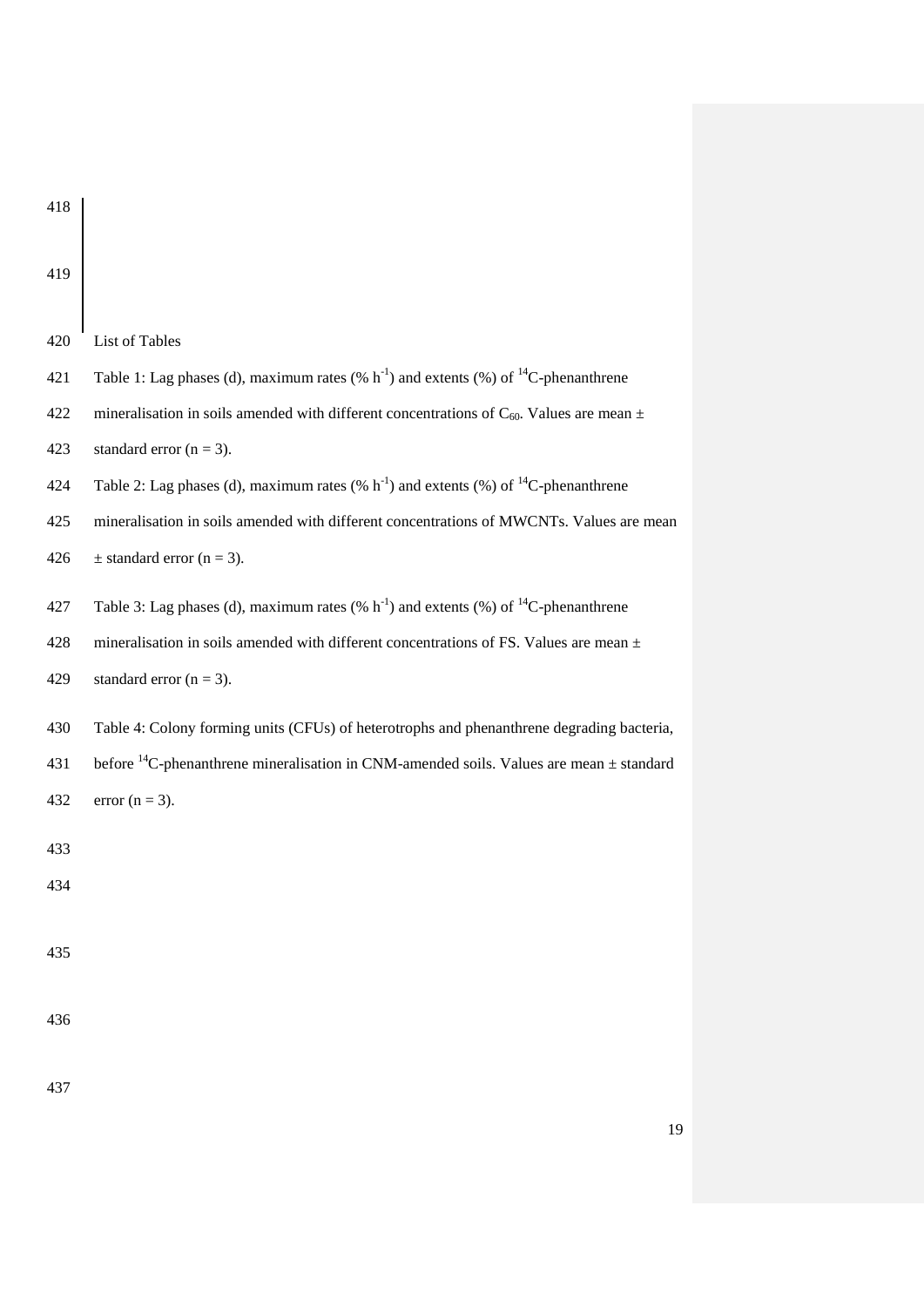**Formatted:** Space After: <sup>10</sup> pt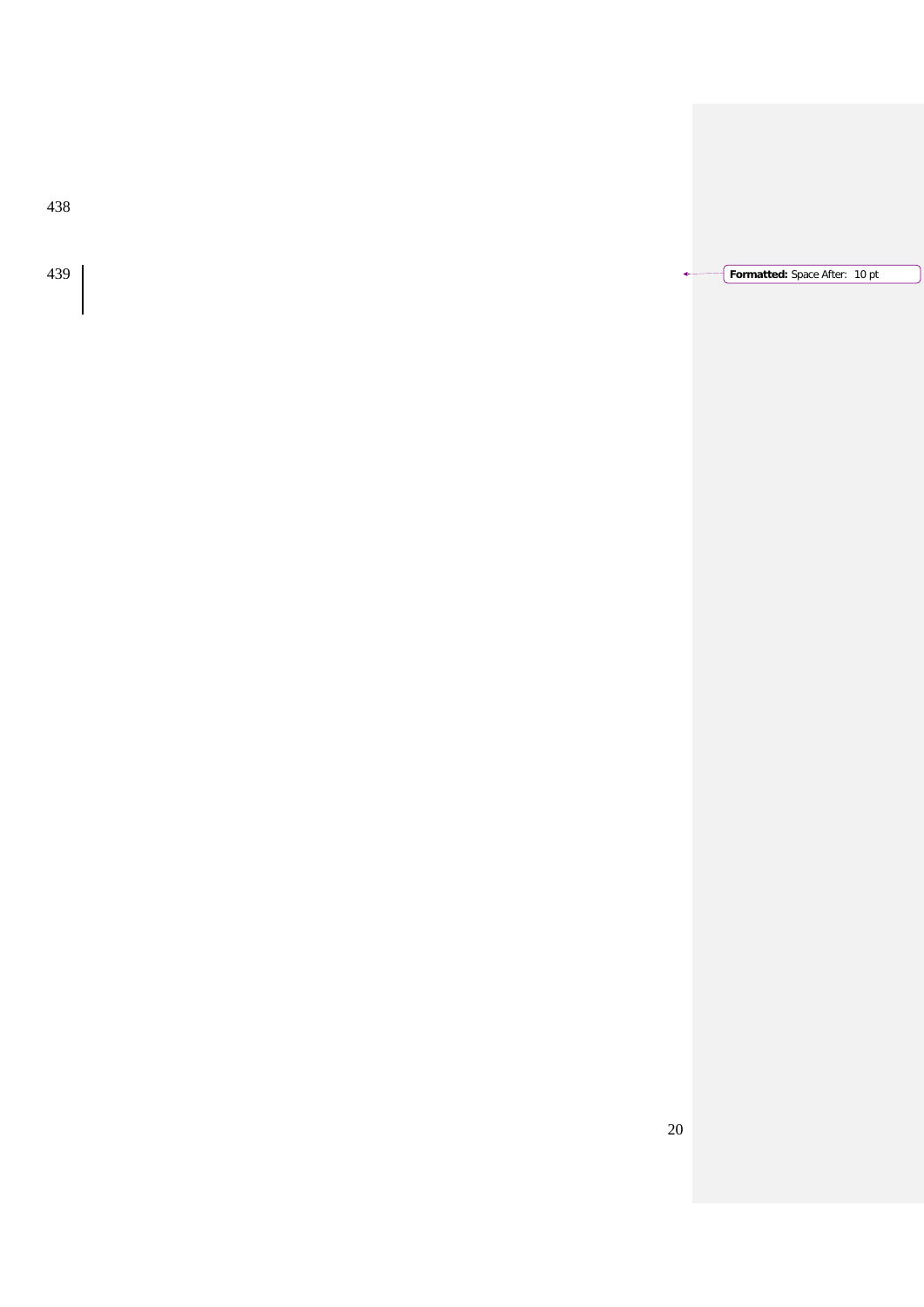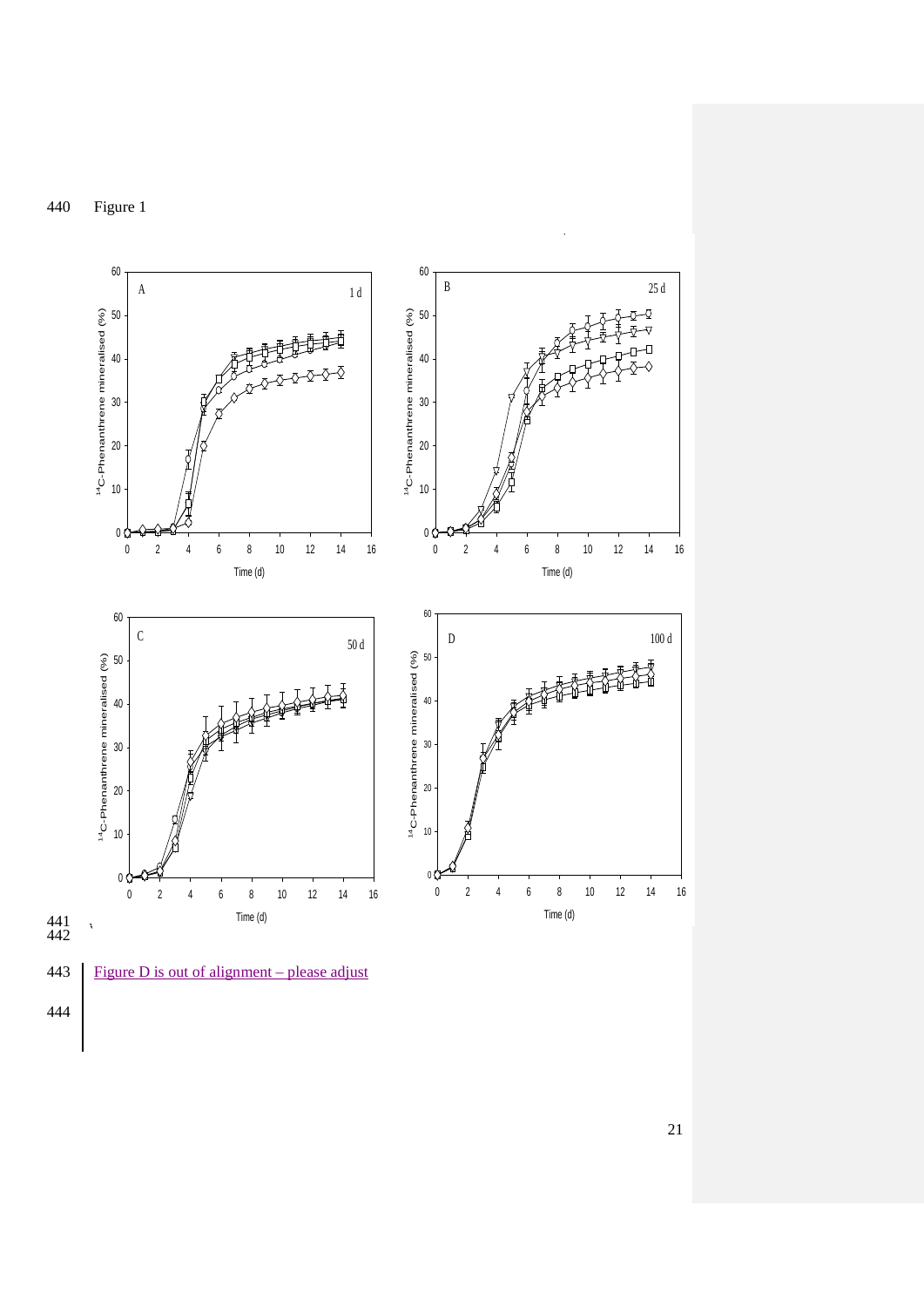

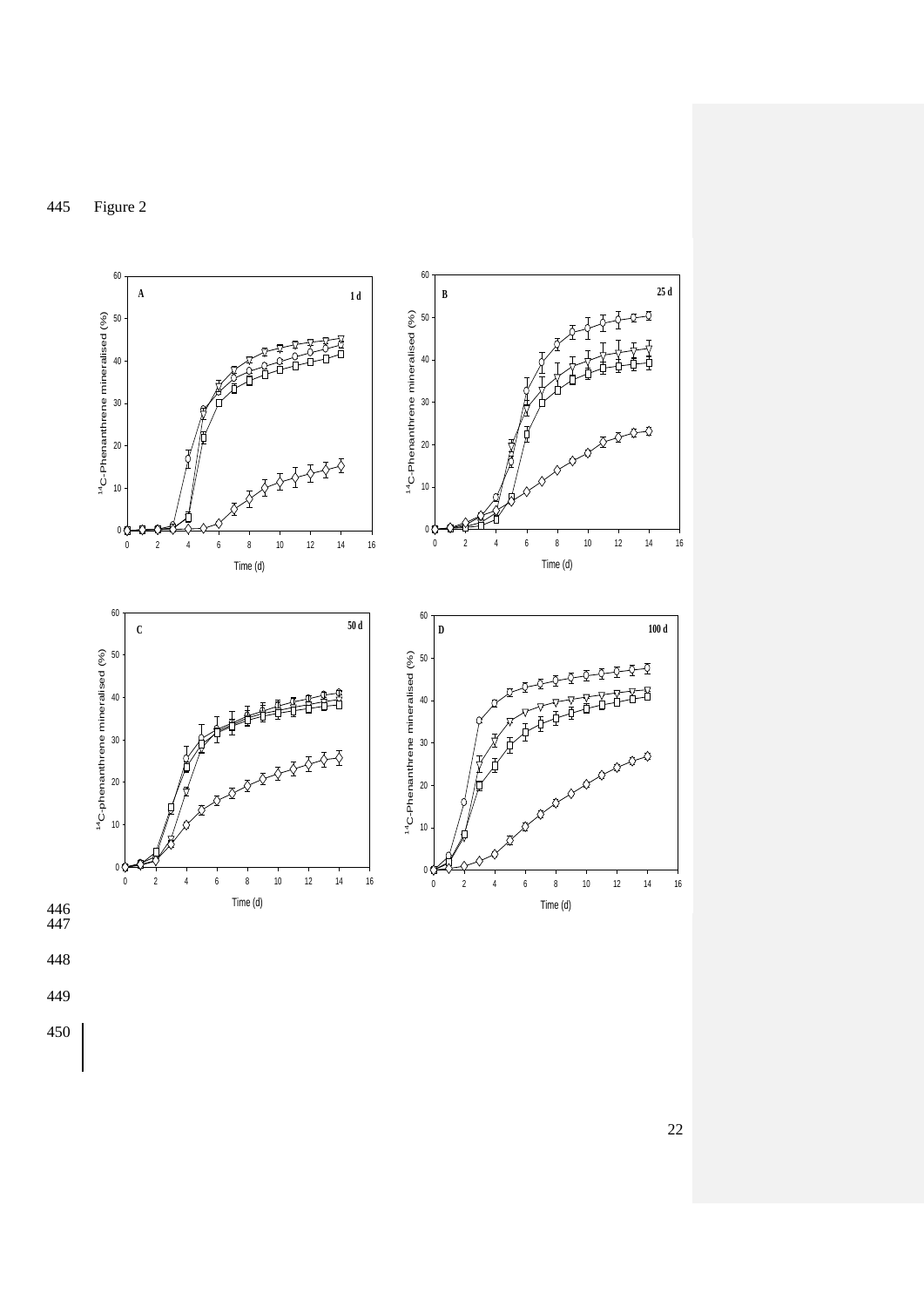

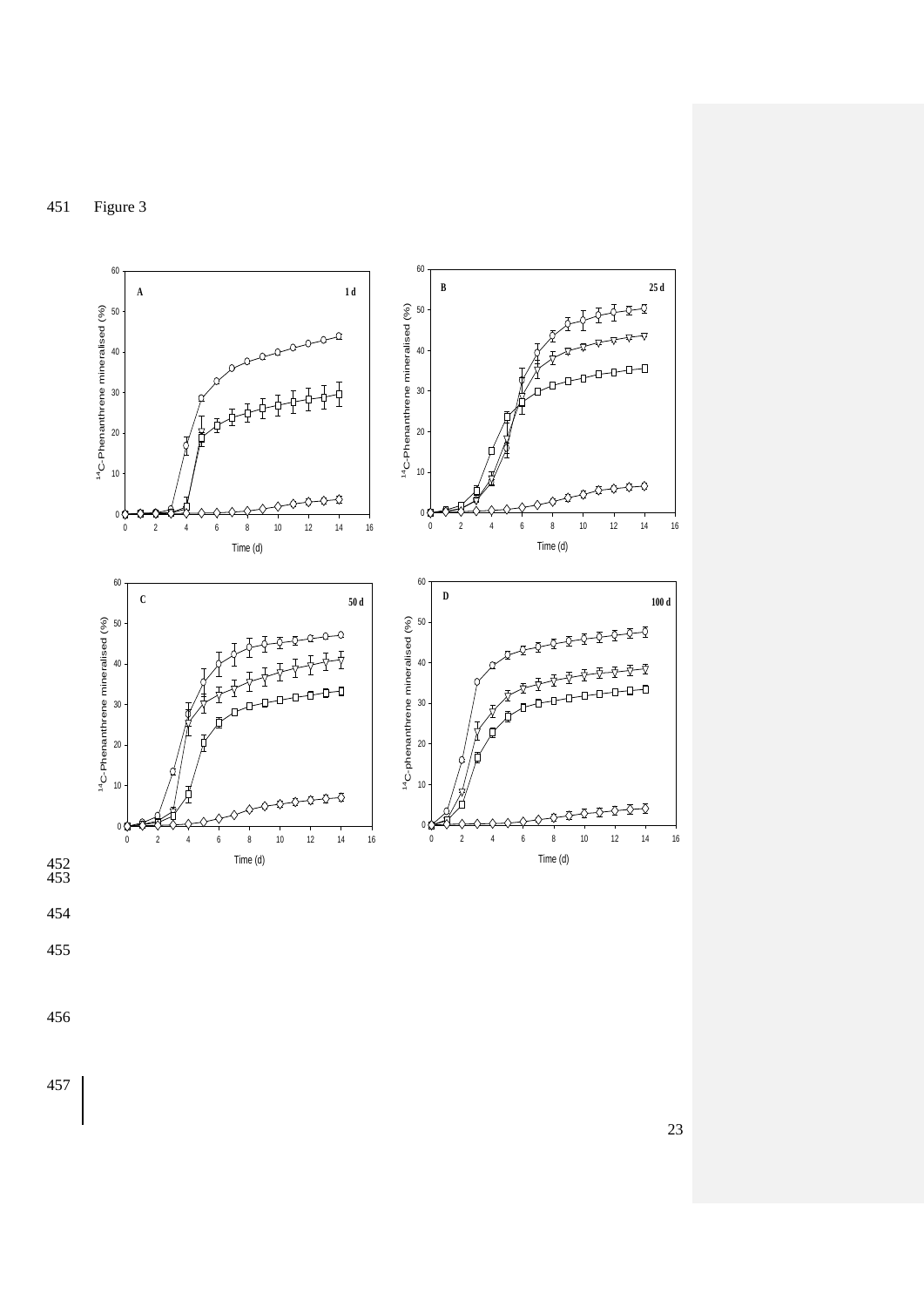| 458 | Table 1: |
|-----|----------|
|     |          |

| Ageing | Conc         | Lag time        | Max rate        | Extent          |
|--------|--------------|-----------------|-----------------|-----------------|
| (d)    | $(\%)$       | (d)             | $(\% h^{-1})$   | (% )            |
| 1      | $\theta$     | $4.24 \pm 0.13$ | $1.10 \pm 0.10$ | $47.8 \pm 0.68$ |
|        | 0.01         | $4.74 \pm 0.08$ | $0.96 \pm 0.01$ | $44.9 \pm 1.63$ |
|        | 0.1          | $4.71 \pm 0.01$ | $0.73 \pm 0.14$ | $44.2 \pm 1.59$ |
|        | 1            | $5.15 \pm 0.01$ | $0.65 \pm 0.07$ | $36.9 \pm 1.40$ |
| 25     | $\mathbf{0}$ | $3.44 \pm 0.08$ | $0.80 \pm 0.01$ | $47.6 \pm 1.22$ |
|        | 0.01         | $3.58 \pm 0.07$ | $0.76 \pm 0.05$ | $47.7 \pm 1.67$ |
|        | 0.1          | $3.73 \pm 0.08$ | $0.72 \pm 0.02$ | $46.5 \pm 1.09$ |
|        | 1            | $3.88 \pm 0.09$ | $0.63 \pm 0.08$ | $44.1 \pm 2.57$ |
| 50     | $\Omega$     | $3.23 \pm 0.11$ | $0.71 \pm 0.06$ | $47.1 \pm 0.43$ |
|        | 0.01         | $3.63 \pm 0.03$ | $0.72 \pm 0.08$ | $41.3 \pm 2.16$ |
|        | 0.1          | $3.64 \pm 0.05$ | $0.67 \pm 0.06$ | $41.1 \pm 0.50$ |
|        | 1            | $3.49 \pm 0.04$ | $0.67 \pm 0.09$ | $42.0 \pm 2.75$ |
| 100    | $\mathbf{0}$ | $2.14 \pm 0.09$ | $0.70 \pm 0.02$ | $46.6 \pm 0.98$ |
|        | 0.01         | $2.42 \pm 0.07$ | $0.70 \pm 0.02$ | $46.7 \pm 1.24$ |
|        | 0.1          | $2.45 \pm 0.13$ | $0.59 \pm 0.03$ | $42.3 \pm 1.03$ |
|        | 1            | $2.29 \pm 0.02$ | $0.36 \pm 0.09$ | $38.2 \pm 1.14$ |

460

461

462

463

464

465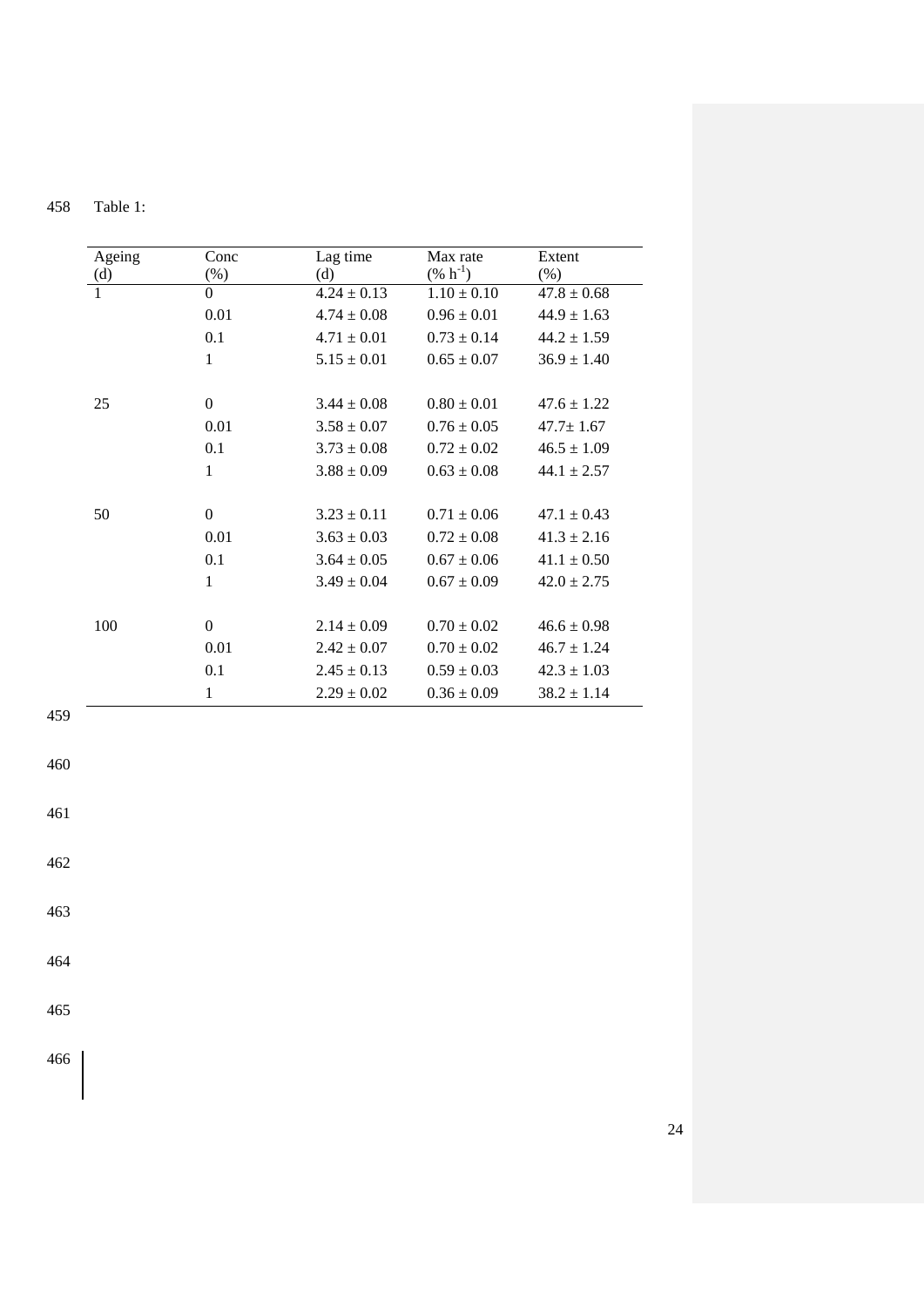| ×<br>۰. |
|---------|
|---------|

468 Table 2:

| Ageing<br>(d) | Conc<br>$(\%)$ | Lag time<br>(d) | Max rate<br>$(\% h^{-1})$ | Extent<br>(% )  |
|---------------|----------------|-----------------|---------------------------|-----------------|
| 1             | $\Omega$       | $4.24 \pm 0.13$ | $1.10 \pm 0.10$           | $47.8 \pm 0.68$ |
|               | 0.01           | $5.07 \pm 0.03$ | $0.91 \pm 0.10$           | $45.4 \pm 0.59$ |
|               | 0.1            | $5.10 \pm 0.01$ | $0.65 \pm 0.08$           | $41.6 \pm 0.06$ |
|               | 1              | $7.98 \pm 0.01$ | $0.15 \pm 0.02$           | $15.3 \pm 0.34$ |
|               |                |                 |                           |                 |
| 25            | $\Omega$       | $3.44 \pm 0.08$ | $0.80 \pm 0.01$           | $47.6 \pm 1.22$ |
|               | 0.01           | $4.06 \pm 0.01$ | $0.71 \pm 0.09$           | $42.5 \pm 0.30$ |
|               | 0.1            | $4.51 \pm 0.02$ | $0.42 \pm 0.06$           | $40.9 \pm 0.60$ |
|               | 1              | $5.39 \pm 0.13$ | $0.14 \pm 0.02$           | $26.8 \pm 0.24$ |
| 50            | $\mathbf{0}$   | $3.23 \pm 0.11$ | $0.71 \pm 0.06$           | $47.1 \pm 0.43$ |
|               | 0.01           | $3.67 \pm 0.08$ | $0.66 \pm 0.08$           | $39.5 \pm 2.10$ |
|               | 0.1            | $3.73 \pm 0.11$ | $0.54 \pm 0.08$           | $38.3 \pm 0.75$ |
|               | 1              | $4.25 \pm 0.04$ | $0.19 \pm 0.03$           | $25.8 \pm 0.68$ |
| 100           | $\theta$       | $2.14 \pm 0.09$ | $0.70 \pm 0.02$           | $46.6 \pm 0.98$ |
|               | 0.01           | $2.54 \pm 0.11$ | $0.47 \pm 0.04$           | $42.7 \pm 1.04$ |
|               | 0.1            | $2.47 \pm 0.08$ | $0.44 \pm 0.04$           | $39.3 \pm 0.14$ |
|               | 1              | $3.91 \pm 0.07$ | $0.08 \pm 0.03$           | $23.2 \pm 1.09$ |

469

470

471

472

473

474

475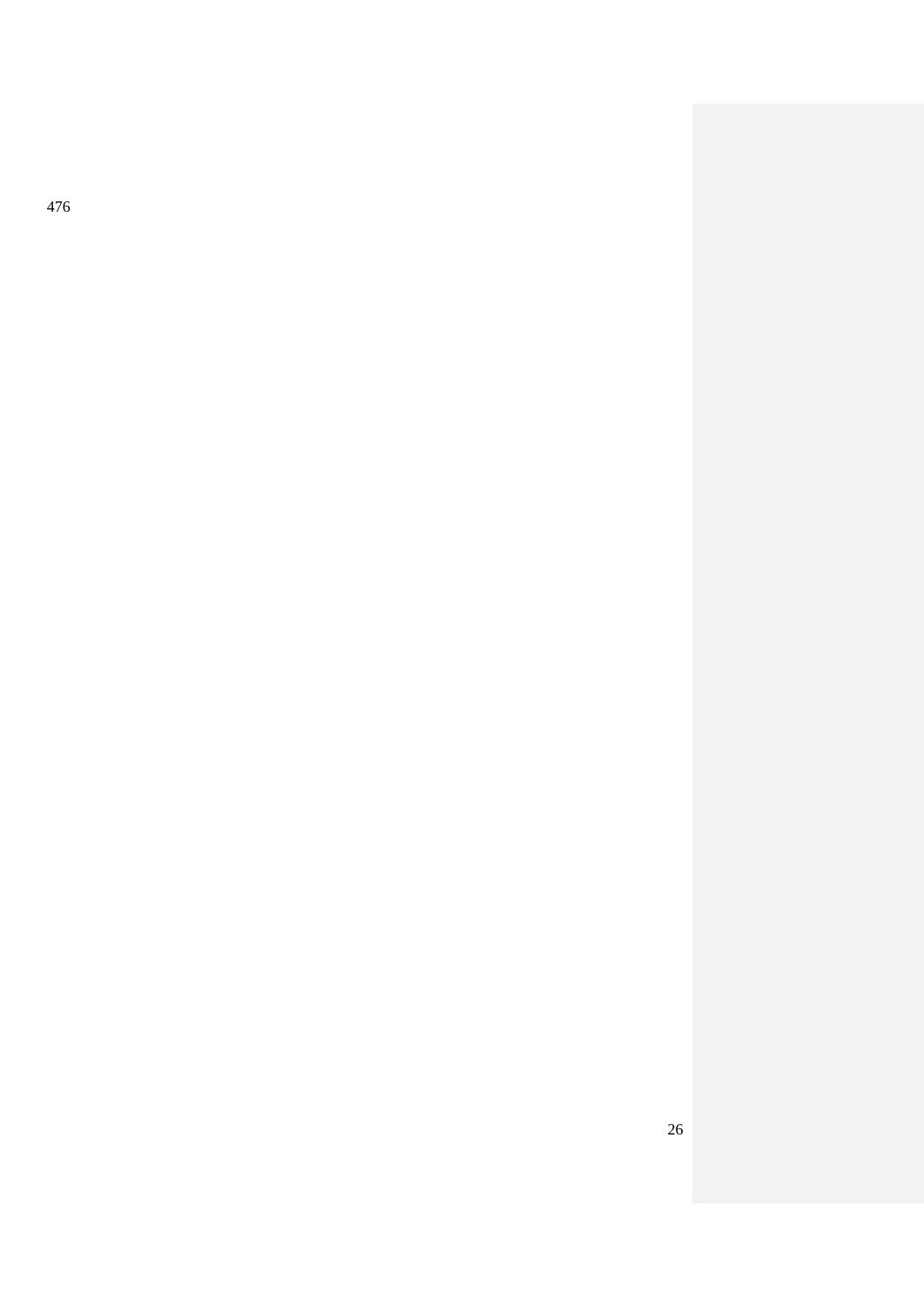| Ageing | Conc         | Lag time        | Max rate        | Extent          |
|--------|--------------|-----------------|-----------------|-----------------|
| (d)    | $(\%)$       | (d)             | $(\% h^{-1})$   | $(\%)$          |
|        | $\theta$     | $4.24 \pm 0.13$ | $1.10 \pm 0.10$ | $47.8 \pm 0.68$ |
|        | 0.01         | $5.19 \pm 0.01$ | $0.88 \pm 0.18$ | $45.1 \pm 0.16$ |
|        | 0.1          | $5.04 \pm 0.02$ | $0.52 \pm 0.10$ | $25.8 \pm 3.07$ |
|        | 1            | >14             | $0.02 \pm 0.01$ | $3.67 \pm 0.83$ |
| 25     | $\mathbf{0}$ | $3.44 \pm 0.08$ | $0.80 \pm 0.01$ | $47.6 \pm 1.22$ |
|        | 0.01         | $3.34 \pm 0.01$ | $0.70 \pm 0.07$ | $38.5 \pm 1.20$ |
|        | 0.1          | $3.86 \pm 0.08$ | $0.49 \pm 0.04$ | $33.4 \pm 0.99$ |
|        | $\mathbf{1}$ | >14             | $0.02 \pm 0.01$ | $4.01 \pm 1.18$ |
| 50     | $\mathbf{0}$ | $3.23 \pm 0.11$ | $0.71 \pm 0.06$ | $47.1 \pm 0.43$ |
|        | 0.01         | $3.05 \pm 0.08$ | $0.66 \pm 0.08$ | $47.6 \pm 2.16$ |
|        | 0.1          | $3.46 \pm 0.01$ | $0.47 \pm 0.01$ | $33.3 \pm 1.09$ |
|        | 1            | $10 \pm 0.01$   | $0.06 \pm 0.01$ | $7.09 \pm 0.97$ |
| 100    | $\theta$     | $2.14 \pm 0.09$ | $0.70 \pm 0.02$ | $46.6 \pm 0.98$ |
|        | 0.01         | $2.53 \pm 0.13$ | $0.40 \pm 0.04$ | $43.7 \pm 2.74$ |
|        | 0.1          | $3.00 \pm 0.09$ | $0.41 \pm 0.08$ | $33.3 \pm 0.47$ |
|        | 1            | $10 \pm 0.03$   | $0.04 \pm 0.01$ | $6.59 \pm 0.35$ |

479

480

481

482

483

484